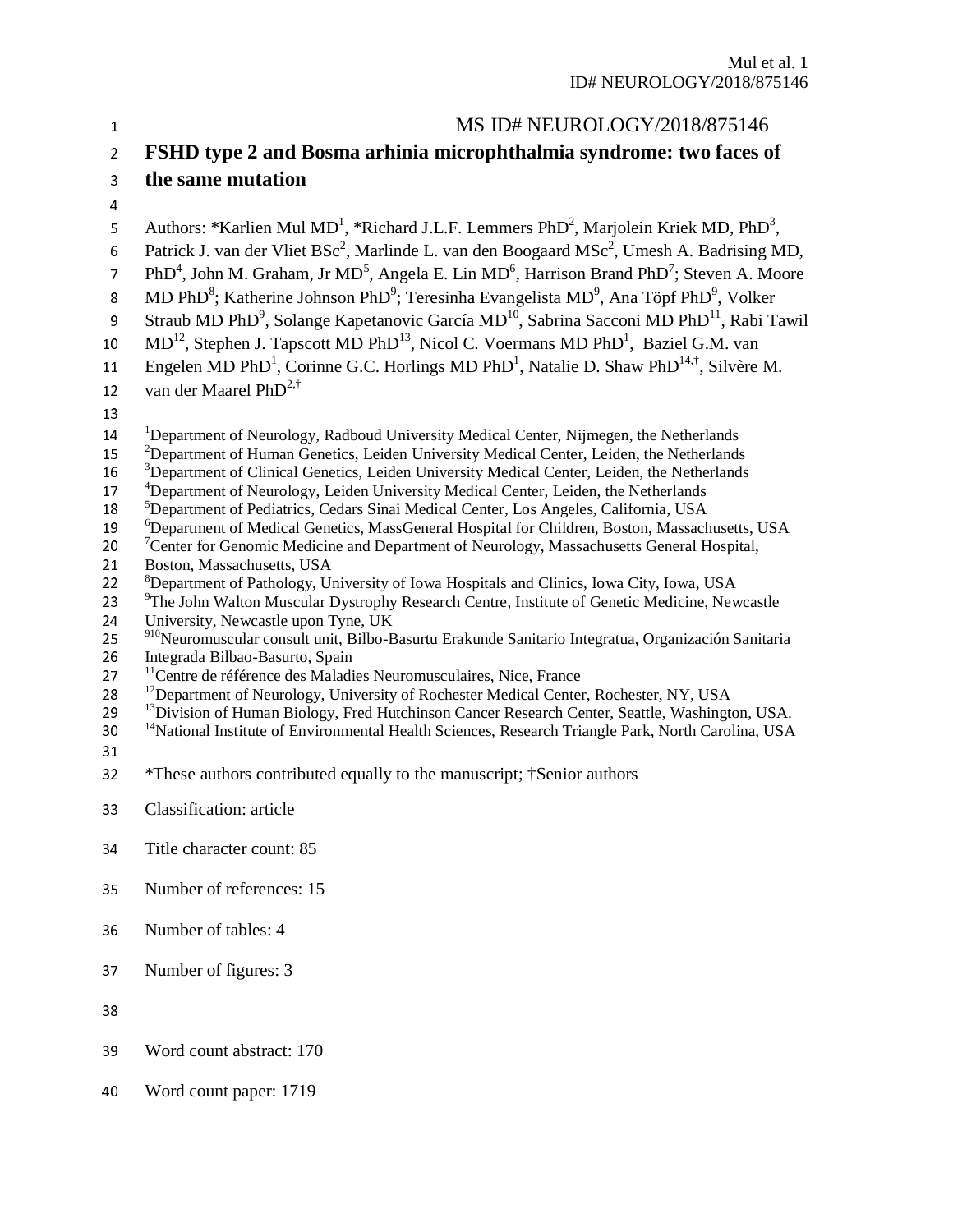- <sup>41</sup>*Corresponding author:*
- 42 Karlien Mul
- 43 Department of Neurology (935)
- 44 Radboud University Medical Center
- <sup>45</sup>PO Box 9101, 6500HB Nijmegen, the Netherlands
- 46 Tel:+31-(0)24-3616600
- <sup>47</sup>Fax:+31-(0)24-3618837
- <sup>48</sup>Email: karlien.mul@radboudumc.nl
- 
- 50 Richard Lemmers r.j.l.f.lemmers@lumc.nl
- 51 Marjolein Kriek m.kriek@lumcn.nl
- 52 Patrick van der Vliet p.j.van der vliet@lumc.nl
- 53 Marlinde van den Boogaard T.L.van\_den\_Boogaard@lumc.nl
- 54 Umesh Badrising U.A.Badrising@lumc.nl
- 55 John Graham Jr John.Graham@cshs.org
- 56 Angela Lin alin@partners.org
- 57 Harrison Brand HBRAND1@mgh.harvard.edu
- 58 Steven Moore steven-moore@uiowa.edu
- <sup>59</sup>Katherine Johnson Katherine.Johnson@newcastle.ac.uk
- 60 Teresinha Evangelista Teresinha.Evangelista@newcastle.ac.uk
- 61 Ana Töpf ana.topf@newcastle.ac.uk
- 62 Volker Straub volker.straub@newcastle.ac.uk
- 63 Solange Kapetanovic García Solange.kapetanovicgarcia@osakidetza.net
- 64 Sabrina Sacconi SACCONI.S@chu-nice.fr
- 65 Rabi Tawil Rabi\_Tawil@URMC.Rochester.edu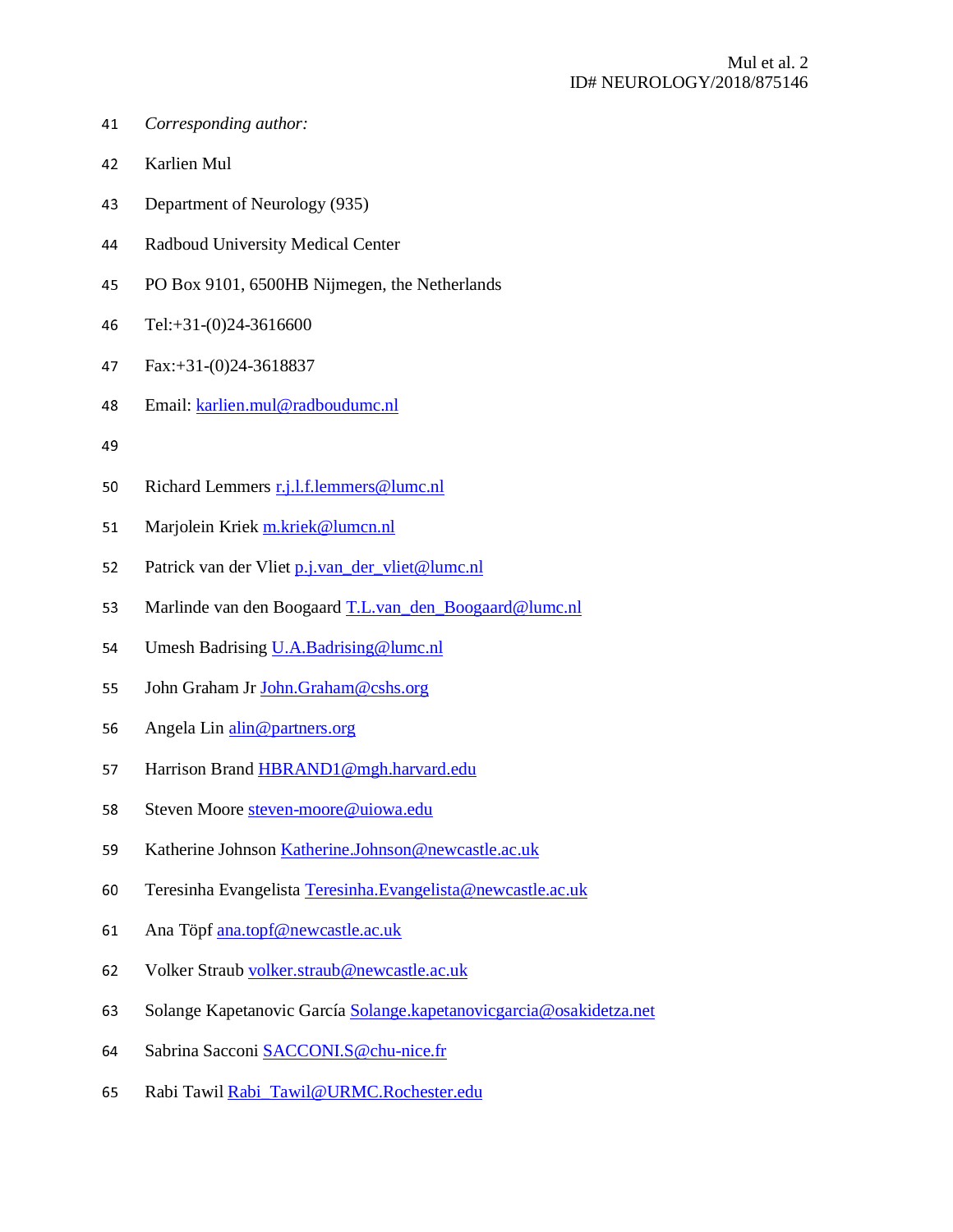- 66 Stephen Tapscott stapscot@fredhutch.org
- 67 Nicol Voermans nicol.voermans@radboudumc.nl
- 68 Baziel van Engelen baziel.vanengelen@radboudumc.nl
- <sup>69</sup>Corinne Horlings corinne.horlings@radboudumc.nl
- 70 Natalie Shaw natalie.shaw@nih.gov
- 71 Silvère van der Maarel **S.M.**van der Maarel@lumc.nl

- <sup>73</sup>*Statistical analysis* conducted by Karlien Mul, MD, department of Neurology, Radboud
- <sup>74</sup>University Medical Center, Nijmegen, the Netherlands and by Richard Lemmers, PhD,
- 75 department of Human Genetics, Leiden University Medical Center, Leiden, the Netherlands

76

- <sup>77</sup>*Search terms:* facioscapulohumeral muscular dystrophy, arhinia, Bosma arhinia
- 78 microphthalmia syndrome, *SMCHD1* gene, muscle disease, genetics
- 
- <sup>80</sup>*Author contributions:*
- 81 KM, RJLFL, BvE, CGCH, NDS and SMvdM: study concept and design, acquisition of data,
- 82 analysis and interpretation of data, drafting of manuscript and tables/figures
- <sup>83</sup>MK: acquisition of data, analysis and interpretation of data, drafting of tables/figures, revision
- 84 of the manuscript
- 85 PJvdV, MLvdB, UAB, JMG, AEL, HB, SAM, KJ, TE, AT, VS, SKG, SS, RT, SJT, NV:
- 86 acquisition of data, analysis and interpretation of data, revision of the manuscript
- 87 BvE, NDS and SMvdM: obtained funding for the study
- 

```
89Acknowledgements
```
90 We sincerely thank all participants for their contribution to this study.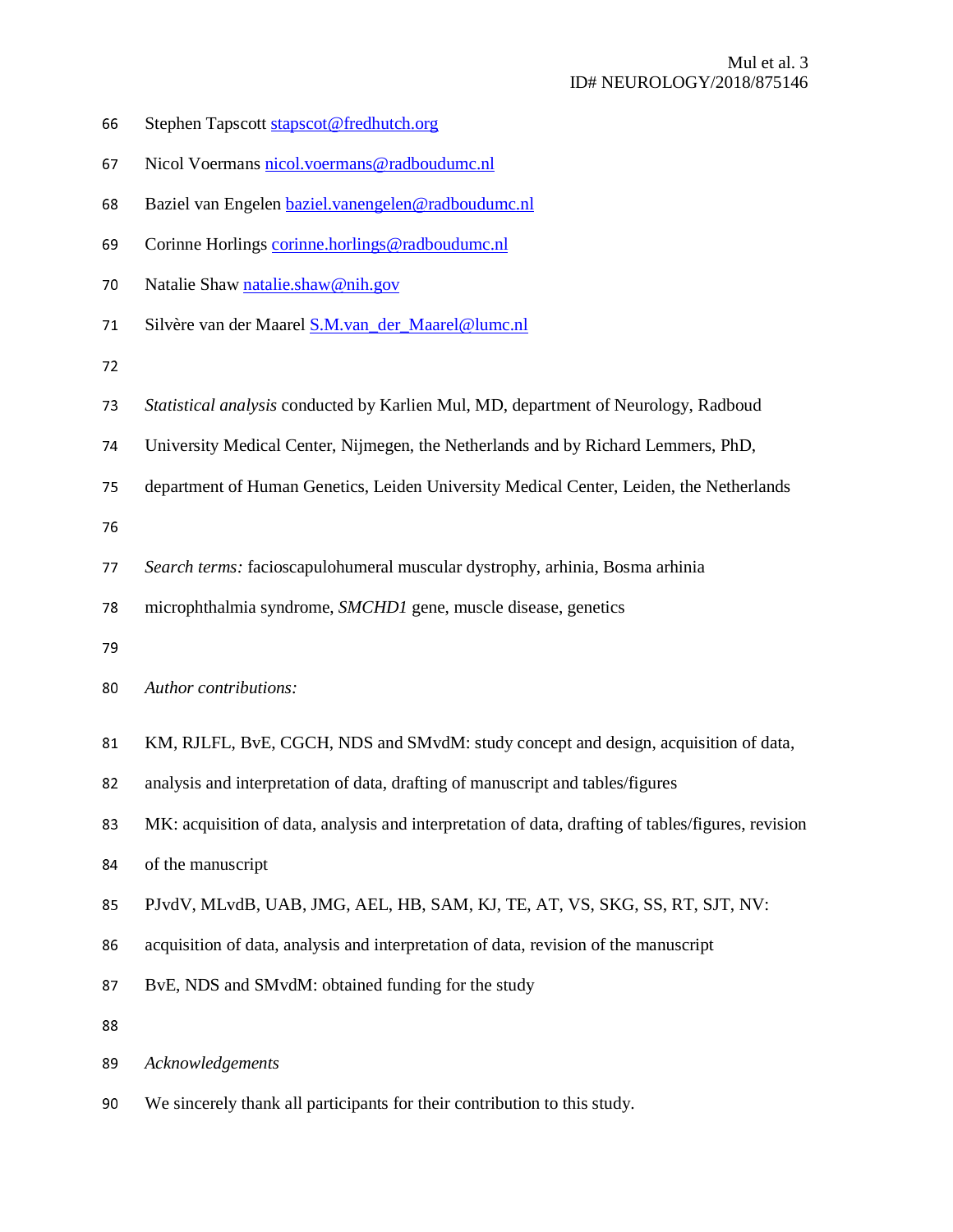*Author disclosures* 

| 92  | Authors Mul, Lemmers, Kriek, Van der Vliet, Van den Boogaard report no disclosures. Dr.       |
|-----|-----------------------------------------------------------------------------------------------|
| 93  | Badrising receives compensation for consultancy for Novartis Pharma A.G and Argen-X.          |
| 94  | Authors Graham Jr, Lin, Brand, Moore, Johnson, Evangelista, Töpf, Straub, Kapetanovic         |
| 95  | García, Sacconi, Tawil, Tapscott and Voermans report no disclosures. Prof. Van Engelen        |
| 96  | receives grants from Prinses Beatrix Spierfonds, Association Francaise contre les Myopathies, |
| 97  | Stichting Spieren voor Spieren, FSHD Stichting, NWO Dutch Organisation for scientific         |
| 98  | research. Authors Horlings and Shaw report no disclosures. Prof. Van der Maarel receives      |
| 99  | compensation for consultancy for Atyr-Pharma and Fulcrum therapeutics, receives grants        |
| 100 | from the NIH National Institute of Neurological Disorders and Stroke (P01NS069539), the       |
| 101 | Prinses Beatrix Spierfonds, the European Union Framework Programme 7 (agreement 2012-         |
| 102 | 305121, NEUROMICS), the FSH Society, and Stichting Spieren voor Spieren.                      |
|     |                                                                                               |
| 103 |                                                                                               |
| 104 | Funding                                                                                       |
| 105 | This study was funded by the Prinses Beatrix Spierfonds (W.OR12.22, W.OP14-01,                |
| 106 | W.OB17-01), the National Institute of Neurological Disorders and Stroke award number P01      |
| 107 | NS069539, the National Institute of Arthritis Musculoskeletal and Skin Disease award          |
| 108 | number R01AR066248, and Stichting Spieren voor Spieren and was supported, in part, by the     |
| 109 | Intramural Research Program of the NIH, National Institute of Environmental Health            |
| 110 | Sciences (Z01-ES103315).                                                                      |
| 111 |                                                                                               |
| 112 | List of abbreviations                                                                         |
| 113 | FSHD – facioscapulohumeral muscular dystrophy                                                 |

SMCHD1 - structural maintenance of chromosomes flexible hinge domain containing 1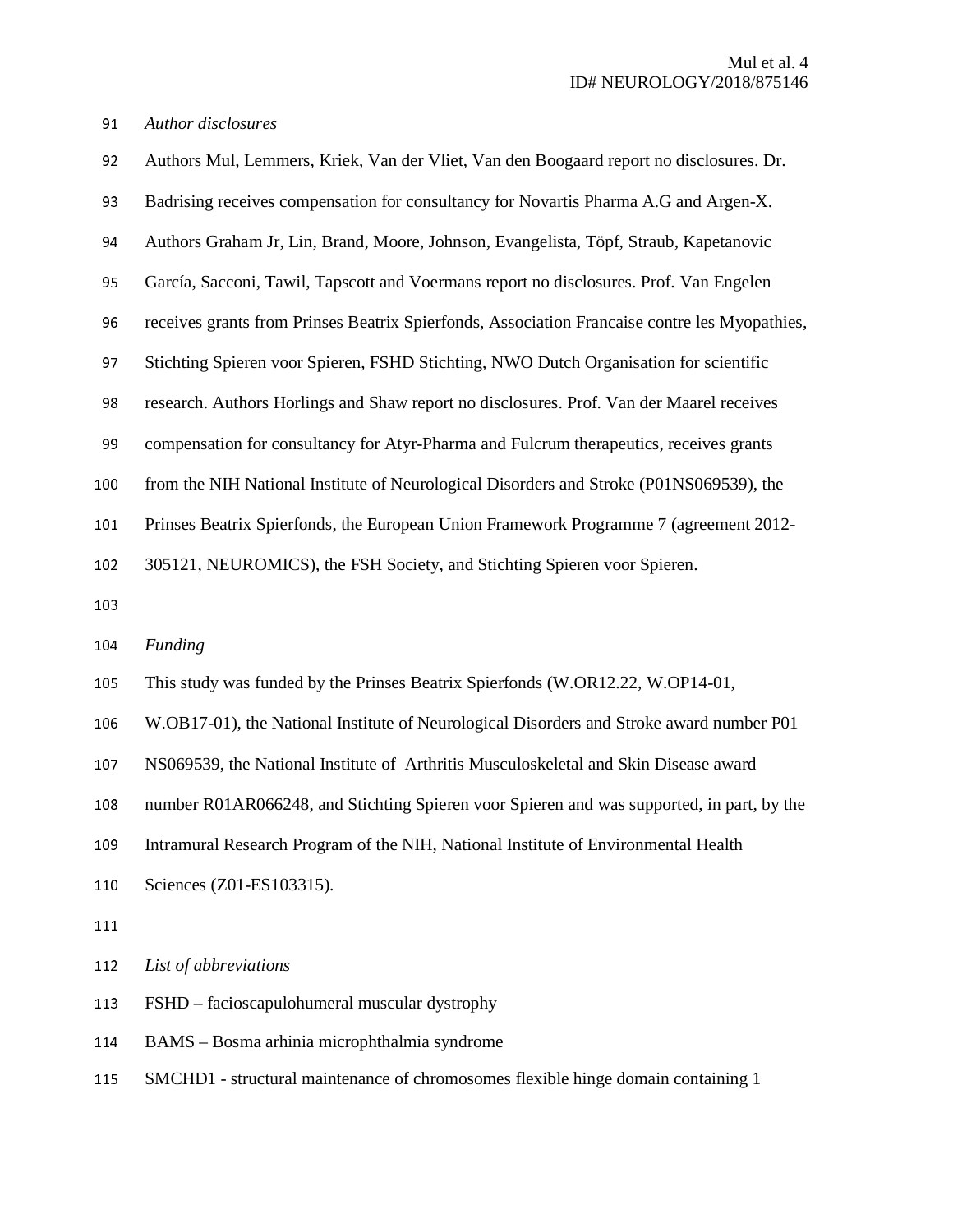<sup>116</sup>**Abstract**

- <sup>117</sup>*Objective*: This study aims to determine whether congenital arhinia/Bosma arhinia
- <sup>118</sup>microphthalmia syndrome (BAMS) and facioscapulohumeral muscular dystrophy type 2
- <sup>119</sup>(FSHD2), two seemingly unrelated disorders both caused by heterozygous pathogenic
- 120 missense variants in the *SMCHD1* gene, might represent different ends of a broad single
- 121 phenotypic spectrum associated with SMCHD1 dysfunction.
- <sup>122</sup>*Methods*: We examined and/or interviewed 14 FSHD2 patients and 4 unaffected family
- 123 members with N-terminal *SMCHD1* pathogenic missense variants to identify BAMS sub-
- 124 phenotypes.
- <sup>125</sup>*Results*: None of the FSHD2 patients or family members demonstrated any congenital defects
- 126 or dysmorphic features commonly found in patients with BAMS. One patient became
- 127 anosmic after nasal surgery and one patient was hyposmic; one man was infertile (unknown
- 128 cause) but reported normal pubertal development.
- <sup>129</sup>*Conclusions*: These data suggest that arhinia/BAMS and FSHD2 do not represent one
- 130 phenotypic spectrum and that *SMCHD1* pathogenic variants by themselves are insufficient to
- 131 cause either of the two disorders. More likely, both arhinia/BAMS and FSHD2 are caused by
- 132 complex oligogenic or multifactorial mechanisms which only partially overlap at the level of

<sup>133</sup>*SMCHD1*.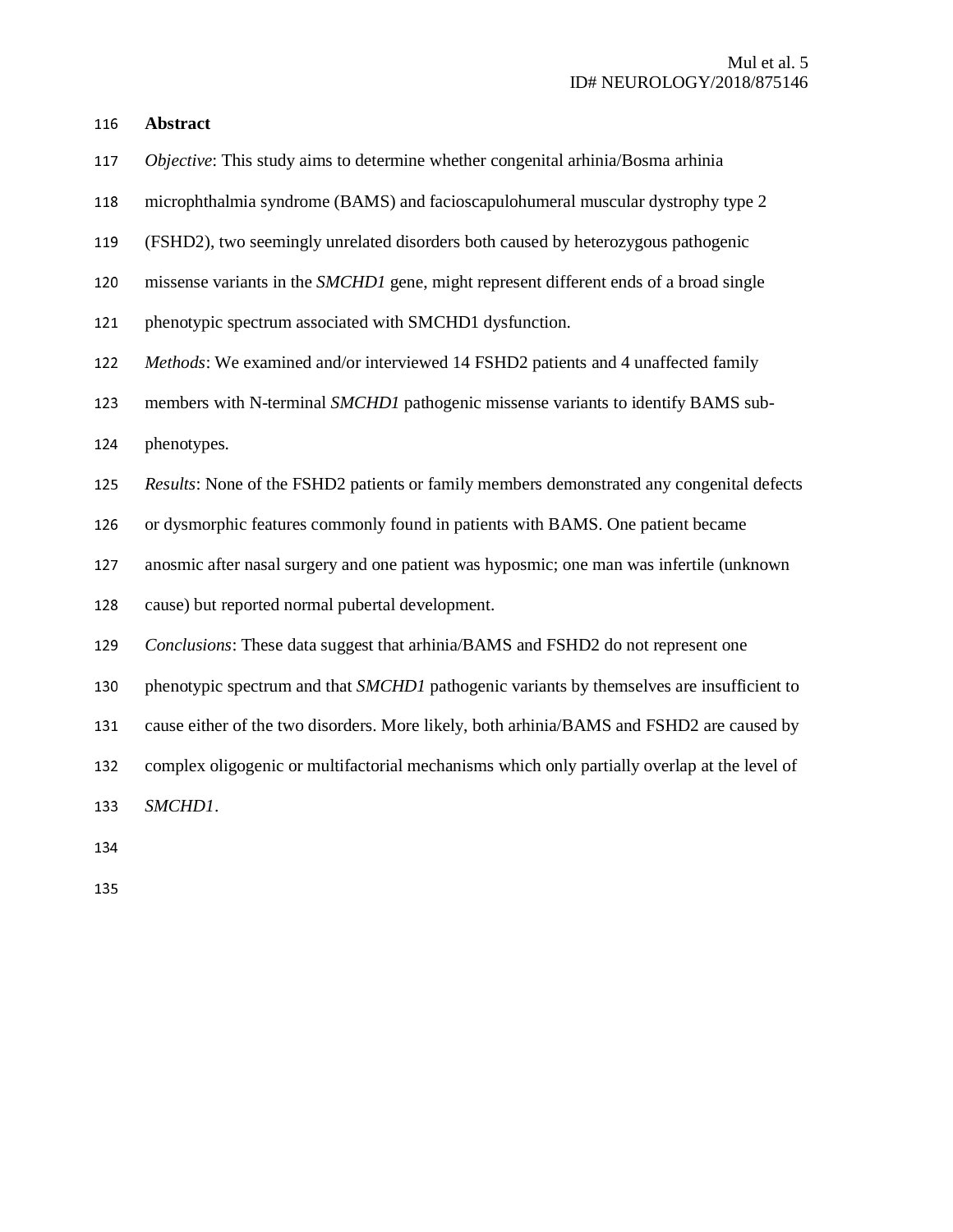#### <sup>136</sup>**Introduction**

<sup>137</sup>Identical pathogenic variants in the *'structural maintenance of chromosomes flexible hinge* 

138 *domain containing 1' (SMCHD1)* gene are associated with two seemingly unrelated disorders:

- 139 facioscapulohumeral muscular dystrophy type 2 (FSHD2)<sup>1</sup>, a rare form of adult onset
- <sup>140</sup>muscular dystrophy, and arhinia, a severe congenital malformation often accompanied by
- 141 reproductive and ocular defects, a triad called Bosma arhinia microphthalmia syndrome

142  $(BAMS)^{2-4}$ 

<sup>143</sup>FSHD2 has a complex etiology that involves *SMCHD1* (18p11.32) and the D4Z4

144 macrosatellite repeat array  $(4q35)^{1}$  Loss of SMCHD1 repressive activity leads to partial

<sup>145</sup>relaxation of the D4Z4 chromatin structure and de-repression of the normally suppressed

<sup>146</sup>*DUX4* retrogene in the D4Z4 unit. Only specific 4q35 haplotypes provide a poly-adenylation

147 signal (*DUX4PAS*) that stabilizes the DUX4 mRNA, permitting translation of the myotoxic

148 DUX4 protein.<sup>1, 5</sup> Contraction of the D4Z4 repeat array to 1-10 units can also relax the D4Z4

149 locus and de-repress DUX4 expression; this is the mechanism underlying the more common

150 form of FSHD called FSHD type 1 (FSHD1).<sup>5</sup>

<sup>151</sup>In contrast to FSHD2, where missense and loss-of-function variants are distributed along the

152 entire *SMCHD1* locus, in BAMS patients, the variants are all missense and clustered within or

153 immediately downstream of the ATPase domain.<sup>2, 3</sup> While D4Z4 hypomethylation akin to

154 FSHD2 in BAMS patients suggests a loss-of-function mechanism<sup>2</sup>, a gain of function mode of 155 action has also been proposed.<sup>3</sup>

<sup>156</sup>To date, only one patient with both arhinia and FSHD2 and one multiplex family with both

157 conditions have been reported.<sup>2</sup> There has yet to be a systematic investigation of BAMS-

158 associated features in FSHD2 patients. Therefore, we performed phenotypic and genotypic

159 studies in FSHD2 patients and their family members with pathogenic missense variants in the

160 N-terminal region of *SMCHD1* to identify potential areas of overlap.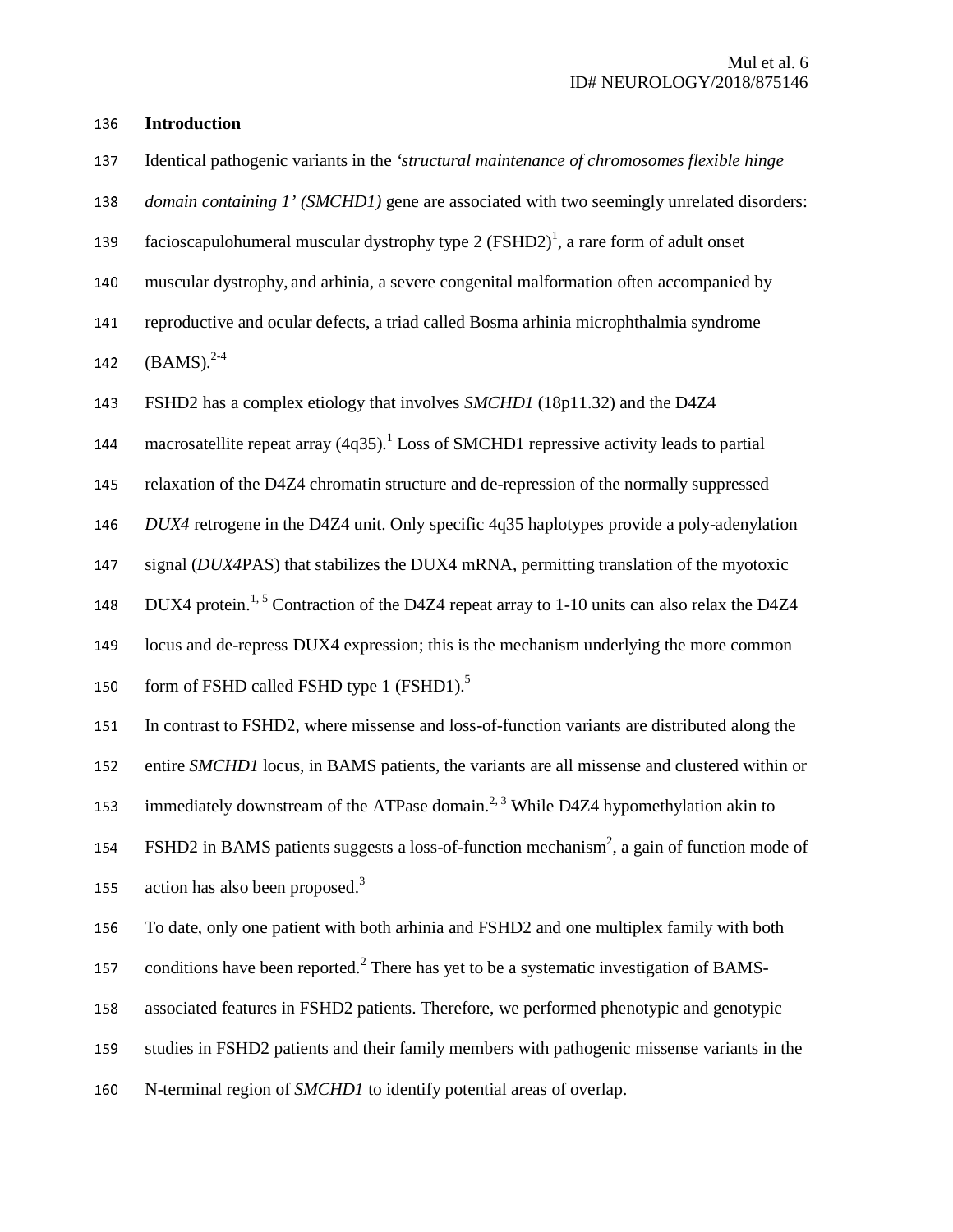| 162 | <b>Materials and methods</b>                                                                       |
|-----|----------------------------------------------------------------------------------------------------|
| 163 | Patients                                                                                           |
| 164 | We identified 23 FSHD patients with heterozygous pathogenic missense variantsnear the              |
| 165 | ATPase domain of SMCHD1 in the FSHD genetic database in the Human Genetics                         |
| 166 | department of the Leiden University Medical Center. Family members of one patient were             |
| 167 | recruited through a cohort-study (FSHD-FOCUS study) by the Neurology department of the             |
| 168 | Radboud University Medical Center, Nijmegen. Another 10 sporadic cases were recruited for          |
| 169 | participation by referring clinicians from the USA, France, United Kingdom and the                 |
| 170 | Netherlands.                                                                                       |
| 171 |                                                                                                    |
| 172 | Genetic testing                                                                                    |
| 173 | DNA was extracted from blood samples and analyzed for D4Z4 repeat size, chromosome 4q              |
| 174 | and 10q haplotypes, as described previously <sup>6</sup> , and for SMCHD1 pathogenic variants by   |
| 175 | Sanger sequencing. <sup>1</sup> CpG methylation at the D4Z4 repeat was determined by Southern blot |
| 176 | and the methylation sensitive restriction enzyme FseI. Detailed protocols are freely available     |
| 177 | from the Fields Center website (www.urmc.rochester.edu/fields-center). The Delta1 score, a         |
| 178 | measure of the degree of D4Z4 hypomethylation, was calculated as described previously.             |
| 179 | The Delta1 threshold for FSHD-associated SMCHD1 pathogenic variants lies below -21%.               |
| 180 |                                                                                                    |
| 181 | Clinical assessment                                                                                |
| 182 | All participants were interviewed regarding nasal and olfactory abnormalities, pubertal            |
| 183 | development, fertility, eye anatomy and vision, history of maxillofacial surgery, and presence     |
| 184 | of cleft lip/palate. Photographs were available for 10 participants, which were independently      |
| 185 | assessed by three clinicians.                                                                      |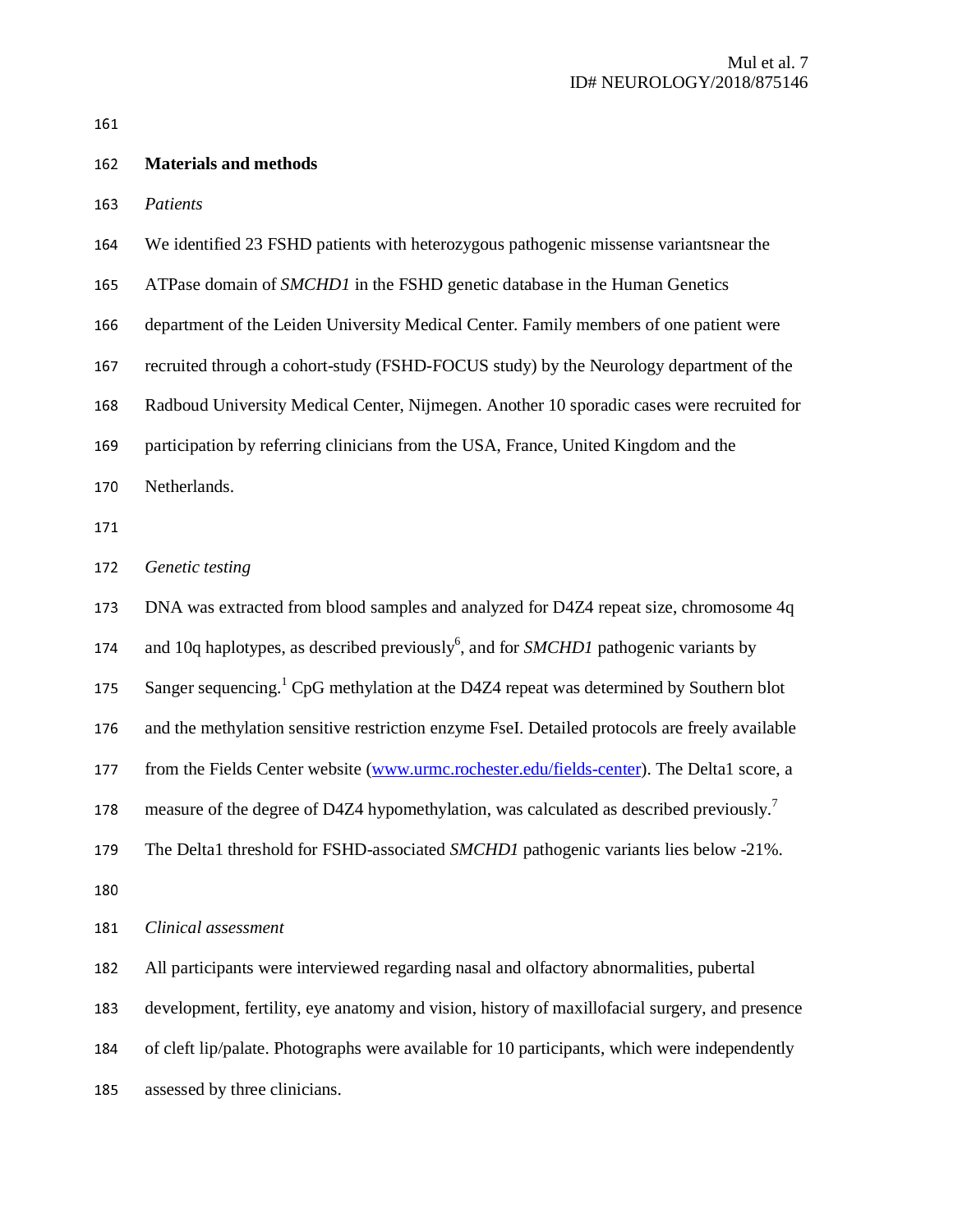| 186        | In addition, ten members of one FSHD family were examined in person for (subtle) signs of            |
|------------|------------------------------------------------------------------------------------------------------|
| 187        | arhinia or associated comorbidities by a clinical geneticist (MK) who was blinded to mutation        |
| 188        | status. Olfactory function was assessed using the Sniffin' Sticks Screening Test (Burghart,          |
| 189        | Medizintechnik, GmbH, Wedel, Germany) which assigns a sex and age-adjusted olfactory                 |
| 190        | score. One family member was examined using Skype.                                                   |
| 191        |                                                                                                      |
| 192        | Ethical approval                                                                                     |
| 193        | This study was conducted according to the principles of the Declaration of Helsinki (version         |
| 194        | October 2013) and in accordance with the Medical Research Involving Human Subjects Act               |
| 195        | (WMO). Participants were consented under a protocol approved by the local ethics committee           |
| 196        | of the Radboud University Medical Center, Nijmegen.                                                  |
| 197        |                                                                                                      |
| 198        | Data availability                                                                                    |
|            |                                                                                                      |
| 199        | The data that support the findings of this study are available from the corresponding                |
| 200        | author upon reasonable request.                                                                      |
| 201        |                                                                                                      |
| 202<br>203 | <b>Results</b><br>Genetic results                                                                    |
| 204        | In the large Euro-Caucasian FSHD family, 8 family members carried a pathogenic missense              |
| 205        | variant in SMCHD1 (c.320T>C; p.Leu107Pro) (fig 1 and 2, table 1). Importantly this                   |
| 206        | pathogenic variant was previously reported in an unrelated, African-American female with             |
| 207        | BAMS. <sup>2</sup> All pathogenic variant carriers showed profound hypomethylation at the D4Z4 locus |
| 208        | on chromosome 4q with Delta1 scores below -26%. <sup>7</sup> The 5 affected individuals had the      |
| 209        | FSHD-permissive, 4qA haplotype that contains the somatic DUX4 PAS. <sup>6</sup> In addition, four of |
| 210        | them had a D4Z4 repeat array of 9 units, compatible with an additional molecular diagnosis of        |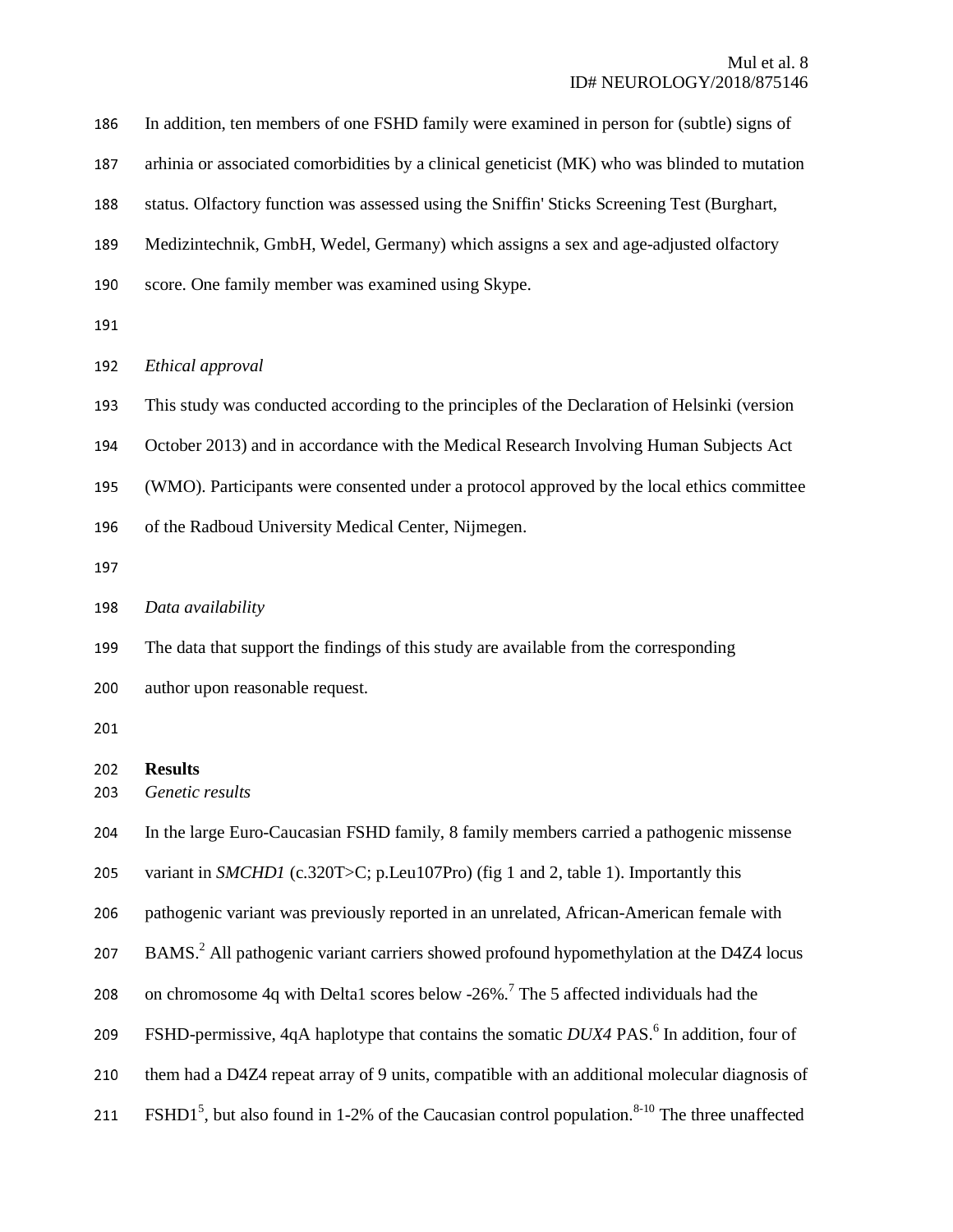| 212 | individuals were homozygous for the 4qB haplotype, which is not FSHD-permissive because          |
|-----|--------------------------------------------------------------------------------------------------|
| 213 | of the absence of a somatic DUX4 PAS. One family member that tested negative for the             |
| 214 | SMCHD1 pathogenic variant, did carry a 9 unit repeat on a 4qA haplotype. Her Delta1 score        |
| 215 | was -9%.                                                                                         |
| 216 | We identified 23 other sporadic FSHD2 patients in the FSHD genetic database with a               |
| 217 | pathogenic missense variantin close proximity to or identical to those previously identified in  |
| 218 | patients with arhinia or BAMS $(^{2,3}$ , Shaw, unpublished observation). All FSHD2 patients had |
| 219 | a permissive haplotype and D4Z4 hypomethylation (table 2). Seventeen of the 20 pathogenic        |
| 220 | variants in these FSHD2 patients involved the same SMCHD1 exon as in arhinia patients and        |
| 221 | three pathogenic variants were identical to those found in arhinia patients (figure 3). We also  |
| 222 | identified one family with a heterozygous 3-bp deletion in exon 6 (c.729_731delCTT;              |
| 223 | p.Phe244del) resulting in the deletion of a single amino acid just two positions downstream of   |
| 224 | an amino acid affected in BAMS patients.                                                         |

#### <sup>226</sup>*Clinical characteristics*

227 In the large FSHD family, six individuals with an N-terminal SMCHD1 pathogenic missense 228 variant were examined (individuals II:1 and II:4 were deceased at the time of the study). None 229 of them had microphthalmia, congenital cataracts, coloboma, nasolacrimal duct atresia, mid-230 face hypoplasia, or cleft lip/palate (table 3). Several family members had narrow nares and/or 231 hypoplastic alae nasi (rounded prominence of nostril) but these features did not segregate with 232 the *SMCHD1* pathogenic variant, suggesting they were unrelated, familial traits. One family 233 member with FSHD1 and 2 (II-3) developed anosmia shortly after surgery for a deviated 234 nasal septum. A second affected patient with both FSHD1 and 2 (III-3) was hyposmic 235 (Sniffin' Sticks Screening Test result below the  $10<sup>th</sup>$  percentile). All family members who 236 were questioned reported normal pubertal timing and denied infertility.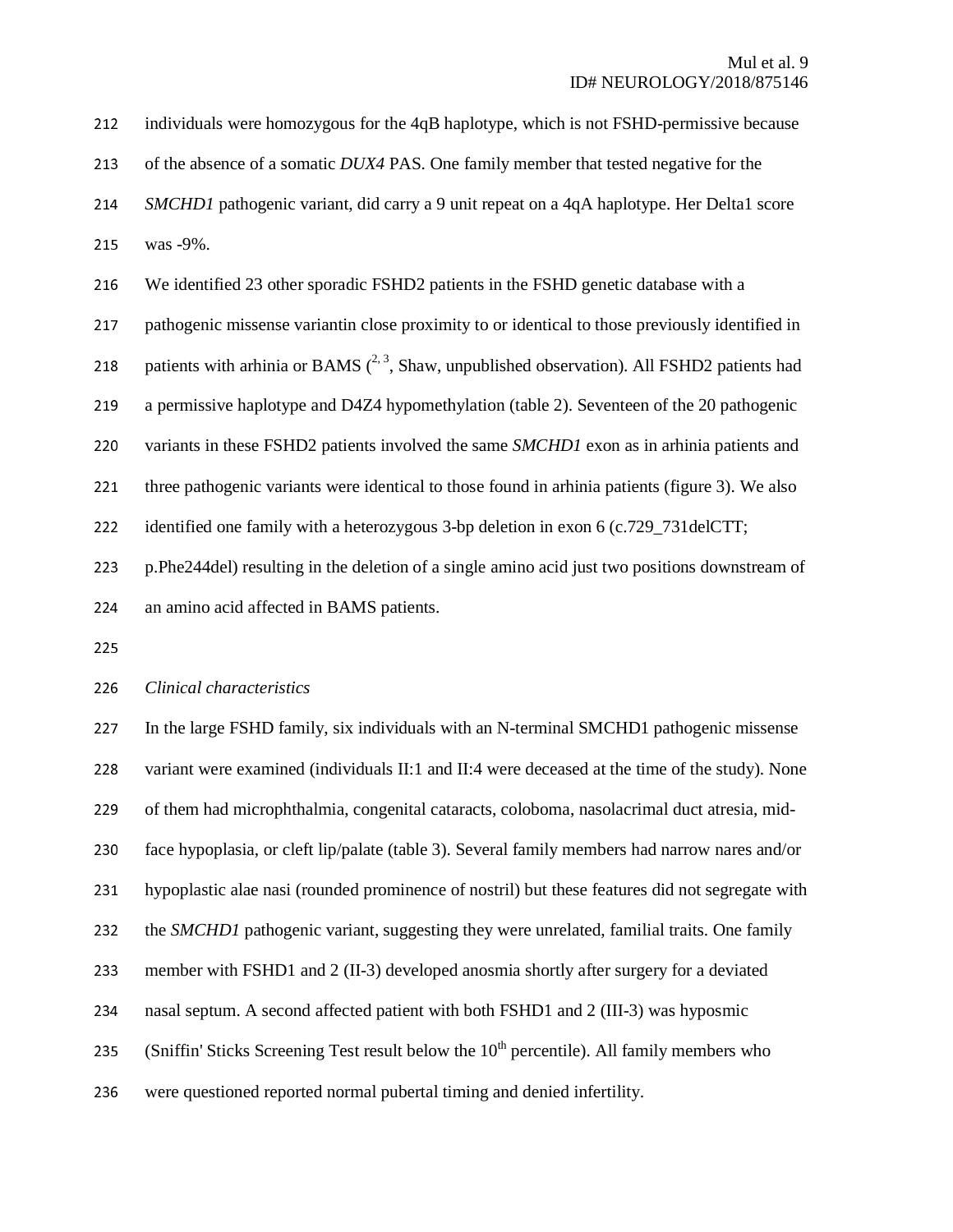237 Four family members had symptoms of FSHD: the two older individuals (50 years and older) 238 displayed severe muscle weakness and were wheelchair-dependent, whereas the two younger 239 individuals had facial weakness, an early sign of FSHD. Three of them had both FSHD1 and 240 2, and one of the younger individuals only had FSHD1. <sup>241</sup>The 10 sporadic FSHD2 patients who were phenotyped did not have physical features 242 consistent with arhinia/BAMS (table 4). One male reported normal pubertal development but 243 had infertility of unknown etiology. He denied other signs of hypogonadism such as <sup>244</sup>cryptorchidism or micropenis and had never required testosterone replacement. Photographs 245 of this patient revealed no signs of a craniofacial defect. 246 <sup>247</sup>**Discussion**  <sup>248</sup>We assessed FSHD patients with pathogenic missense variants in the N-terminal region of 249 SMCHD1, which were recently shown to cause arhinia/BAMS, to determine whether FSHD2

250 and BAMS might represent the opposite ends of one broad, phenotypic spectrum or if each

251 condition is caused by SMCHD1 dysfunction in the presence of a genetic background unique

252 to each condition. Only one patient with arhinia has been identified thus far who meets

253 clinical and genetic criteria for  $\text{FSHD2}^2$ , and until now,  $\text{FSHD2}$  patients had never been

254 specifically assessed for BAMS-like features.

255 Detailed examination of a large FSHD family with an *SMCHD1* pathogenic variant identical

256 to one found in BAMS patients did not uncover any congenital defects or dysmorphic features

257 commonly found in patients with BAMS. We identified one patient in this family who

258 developed cataracts in her 70's and lost olfaction after nasal surgery. These findings are

259 unlikely to be related to BAMS as cataracts are very common with aging secondary to

- $260$  cumulative photo-oxidative insults (e.g. ultraviolet-B) and she did not have congenital
- 261 anosmia as occurs in BAMS patients; rather she lost olfactory function after nasal surgery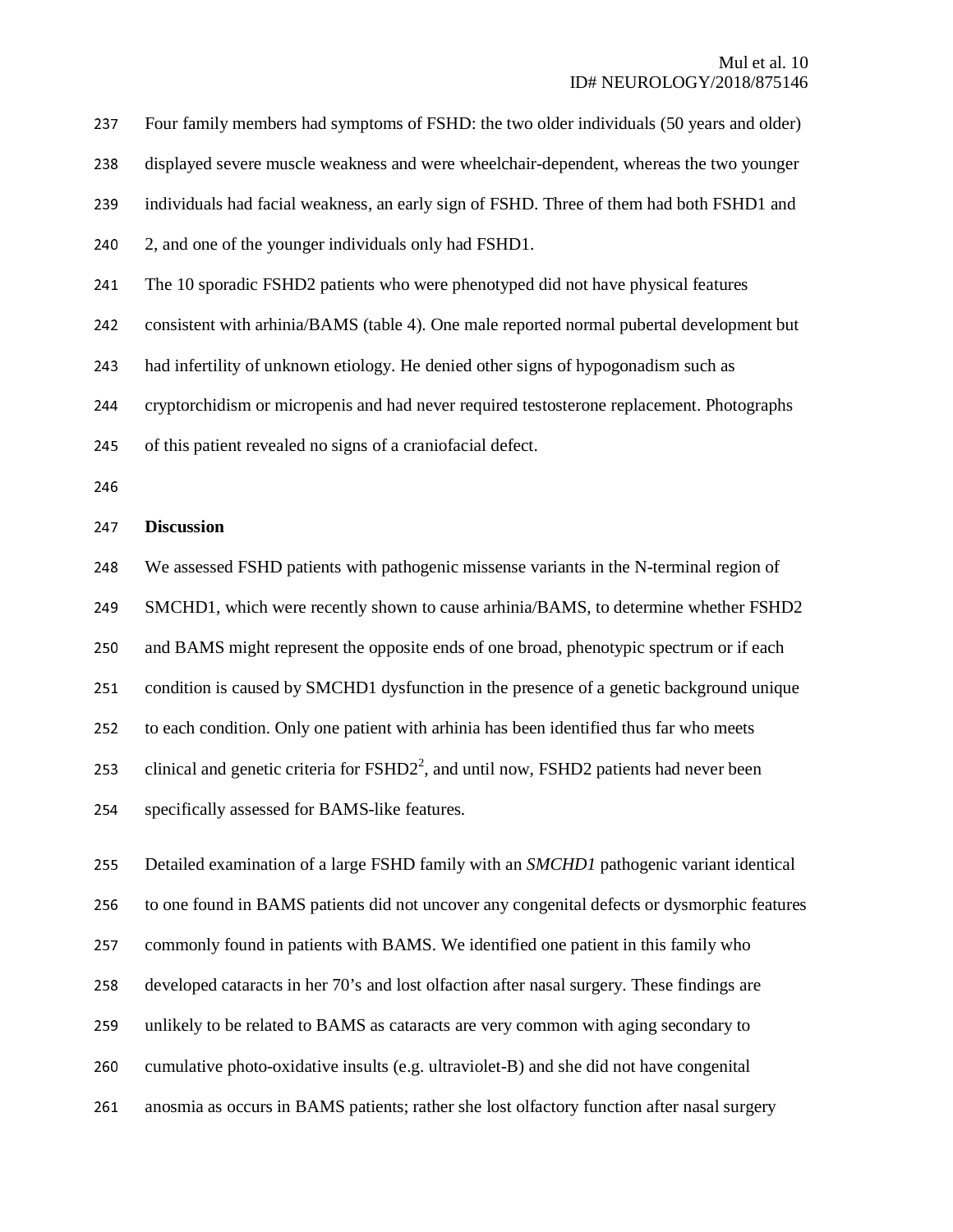262 which is a recognized, albeit rare, potential side effect of septoplasty.<sup>11, 12</sup> We also observed 263 several family members with nasal hypoplasia. The power of our combined genetic and 264 phenotypic approach, however, allowed us to confidently classify this phenotype as a familial 265 rather than SMCHD1-related trait as it did not segregate with the *SMCHD1* pathogenic 266 variant. 267 All other FSHD2 patients included in this study reported normal olfaction, no craniofacial or 268 ocular abnormalities and normal pubertal development and those of reproductive age were 269 fertile with the exception of one male patient with infertility of unknown cause. Thus, we find 270 no evidence for phenotypic overlap in FSHD2 and BAMS patients. 271 The phenotyping protocol for this study was intentionally simple and non-invasive in design 272 such that all study procedures could be performed by patients from afar. Although we 273 performed detailed, structured interviews to collect phenotypic data on the sporadic cases, it is 274 possible that patients were not fully aware of any subtle BAMS-associated features. Future 275 studies will be required to confirm our findings in a larger number of FSHD patients using 276 more sophisticated tools such brain imaging to assess the integrity of the olfactory bulbs and 277 tracts, dilated eye exams, and reproductive hormone testing. 278 Our data support the hypothesis that arhinia/BAMS and FSHD2 represent two distinct 279 oligogenic disorders. In both conditions, SMCHD1 dysfunction appears to be necessary but 280 not sufficient to cause disease. In FSHD2, a permissive  $4q35$  haplotype is one known 281 requirement, but the variability in muscle weakness that is seen among family members with 282 the same *SMCHD1* pathogenic variant (and D4Z4 repeat size) suggests that there are other 283 genetic or environmental modifiers yet to be discovered. Incomplete penetrance of *SMCHD1* 284 variants in the form of nasal hypoplasia or isolated anosmia has also been observed in 285 multiplex arhinia/BAMS families.<sup>2</sup> Modifier genes have not been identified in arhinia but 286 SMCHD1 binding partners and/or downstream targets are rational candidates. Thus, in the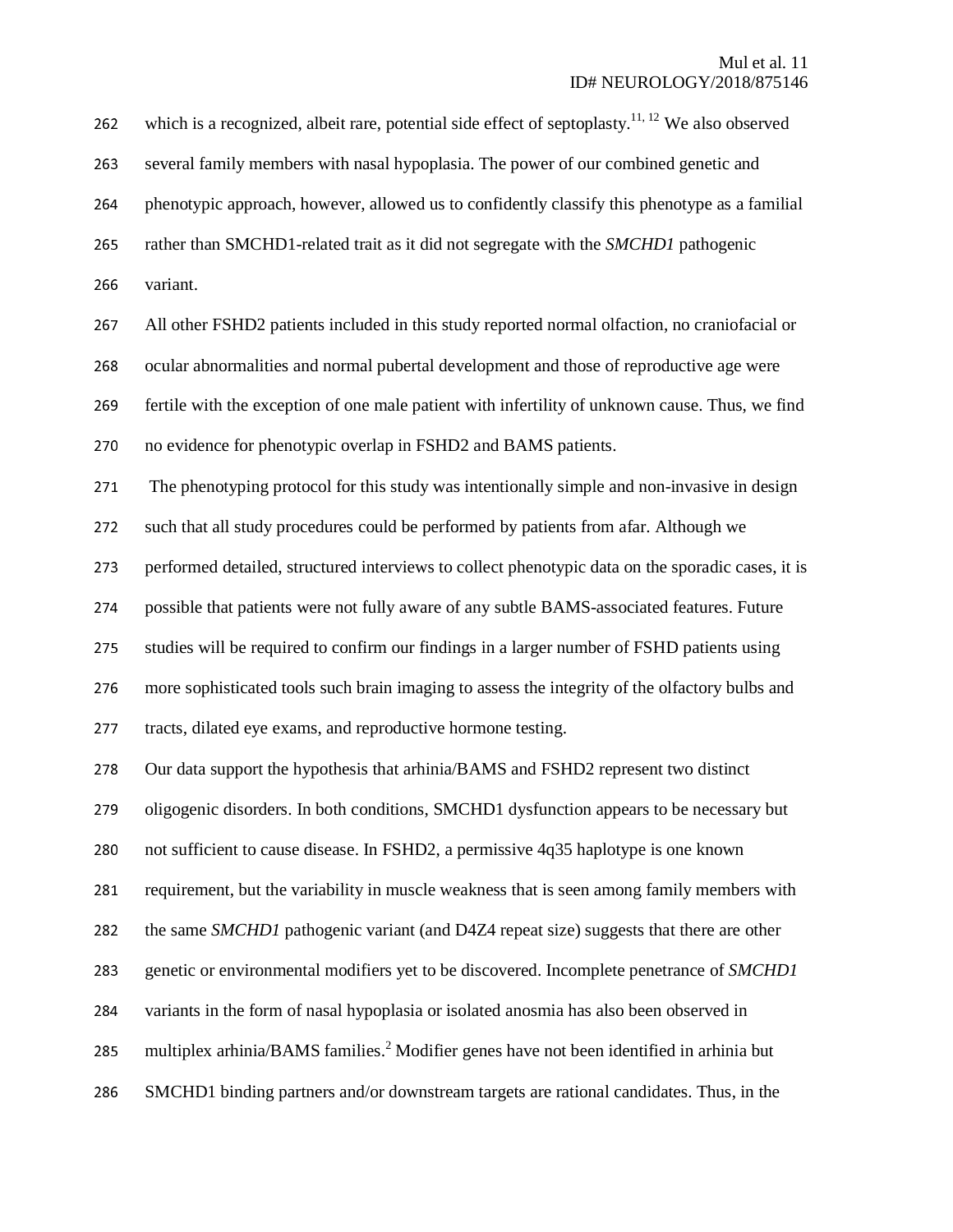| 287 extremely rare chance that a patient has an N-terminal SMCHD1 pathogenic variant and |  |
|------------------------------------------------------------------------------------------|--|
|                                                                                          |  |

- 288 meets the genetic requirements unique to arhinia/BAMS and to FSHD2, he/she can
- 289 demonstrate both conditions.
- 290 Pathogenic variants in the N-terminal region of *SMCHD1* play a critical role in the
- 291 pathogenesis of both FSHD2 and arhinia/BAMS and. The complete absence of phenotypic
- 292 overlap between these two disorders, however, suggests that these variants are, by themselves,
- 293 insufficient to cause either disorder. The current study instead supports an oligogenic or
- 294 multifactorial disease mechanism for both FSHD2 and arhinia/BAMS.
- 
- 296
- 297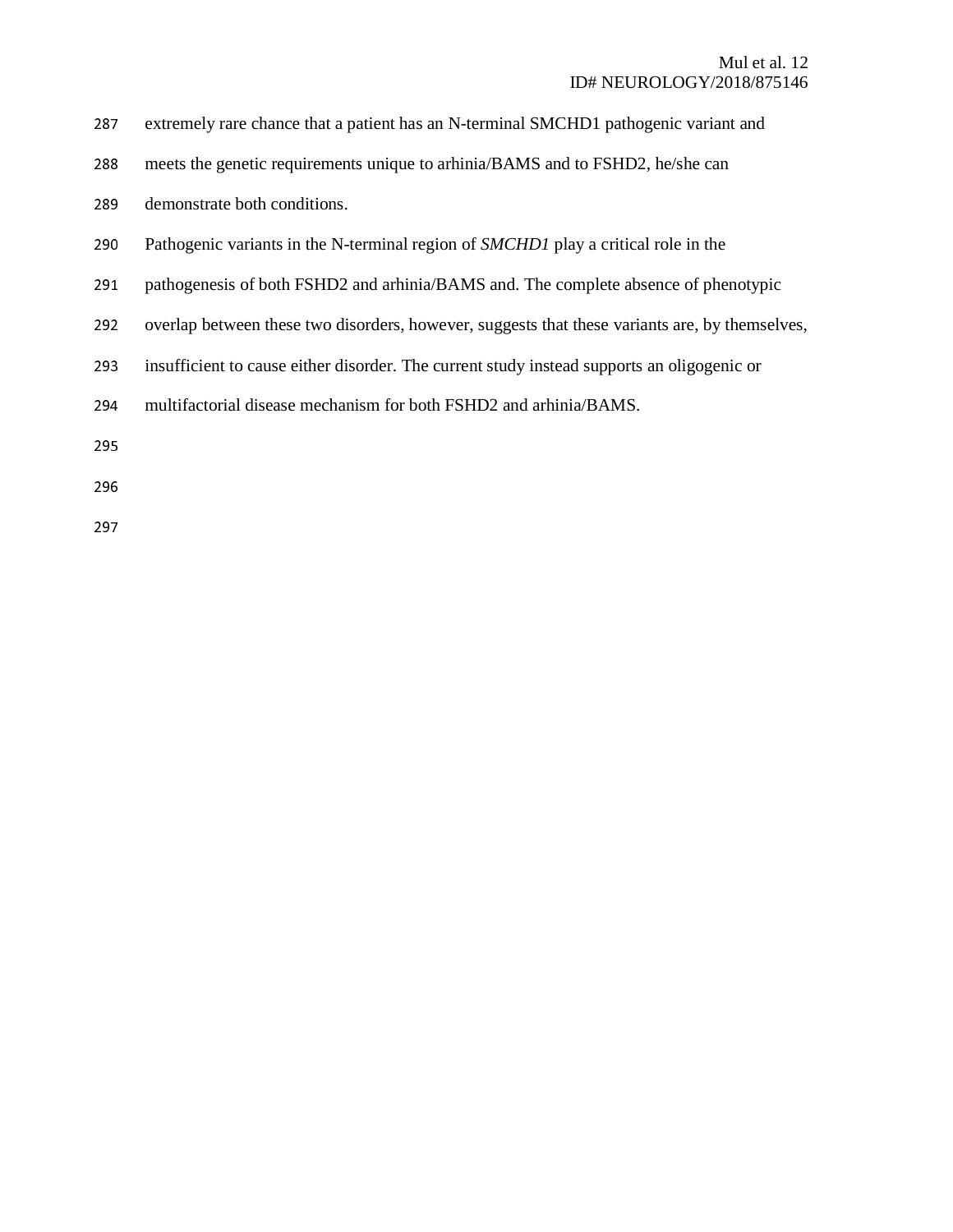#### <sup>298</sup>**References**

- 299 1. Lemmers RJ, Tawil R, Petek LM, et al. Digenic inheritance of an SMCHD1 mutation
- 300 and an FSHD-permissive D4Z4 allele causes facioscapulohumeral muscular dystrophy type 2.
- 301 Nature genetics 2012;44:1370-1374.
- 302 2. Shaw ND, Brand H, Kupchinsky ZA, et al. SMCHD1 mutations associated with a rare
- <sup>303</sup>muscular dystrophy can also cause isolated arhinia and Bosma arhinia microphthalmia
- 304 syndrome. Nature genetics 2017;49:238-248.

<sup>305</sup>3. Gordon CT, Xue S, Yigit G, et al. De novo mutations in SMCHD1 cause Bosma

306 arhinia microphthalmia syndrome and abrogate nasal development. Nature genetics

- <sup>307</sup>2017;49:249-255.
- <sup>308</sup>4. Bosma JF, Henkin RI, Christiansen RL, Herdt JR. Hypoplasia of the nose and eyes,

309 hyposmia, hypogeusia, and hypogonadotrophic hypogonadism in two males. J Craniofac

310 Genet Dev Biol 1981;1:153-184.

<sup>311</sup>5. Lemmers RJ, van der Vliet PJ, Klooster R, et al. A unifying genetic model for

312 facioscapulohumeral muscular dystrophy. Science 2010;329:1650-1653.

<sup>313</sup>6. Lemmers RJ, van der Vliet PJ, van der Gaag KJ, et al. Worldwide population analysis

314 of the 4q and 10q subtelomeres identifies only four discrete interchromosomal sequence

315 transfers in human evolution. American journal of human genetics 2010;86:364-377.

316 7. Lemmers RJ, Goeman JJ, van der Vliet PJ, et al. Inter-individual differences in CpG

317 methylation at D4Z4 correlate with clinical variability in FSHD1 and FSHD2. Human

318 molecular genetics 2015;24:659-669.

- <sup>319</sup>8. Sacconi S, Lemmers RJ, Balog J, et al. The FSHD2 gene SMCHD1 is a modifier of
- 320 disease severity in families affected by FSHD1. American journal of human genetics

321 2013;93:744-751.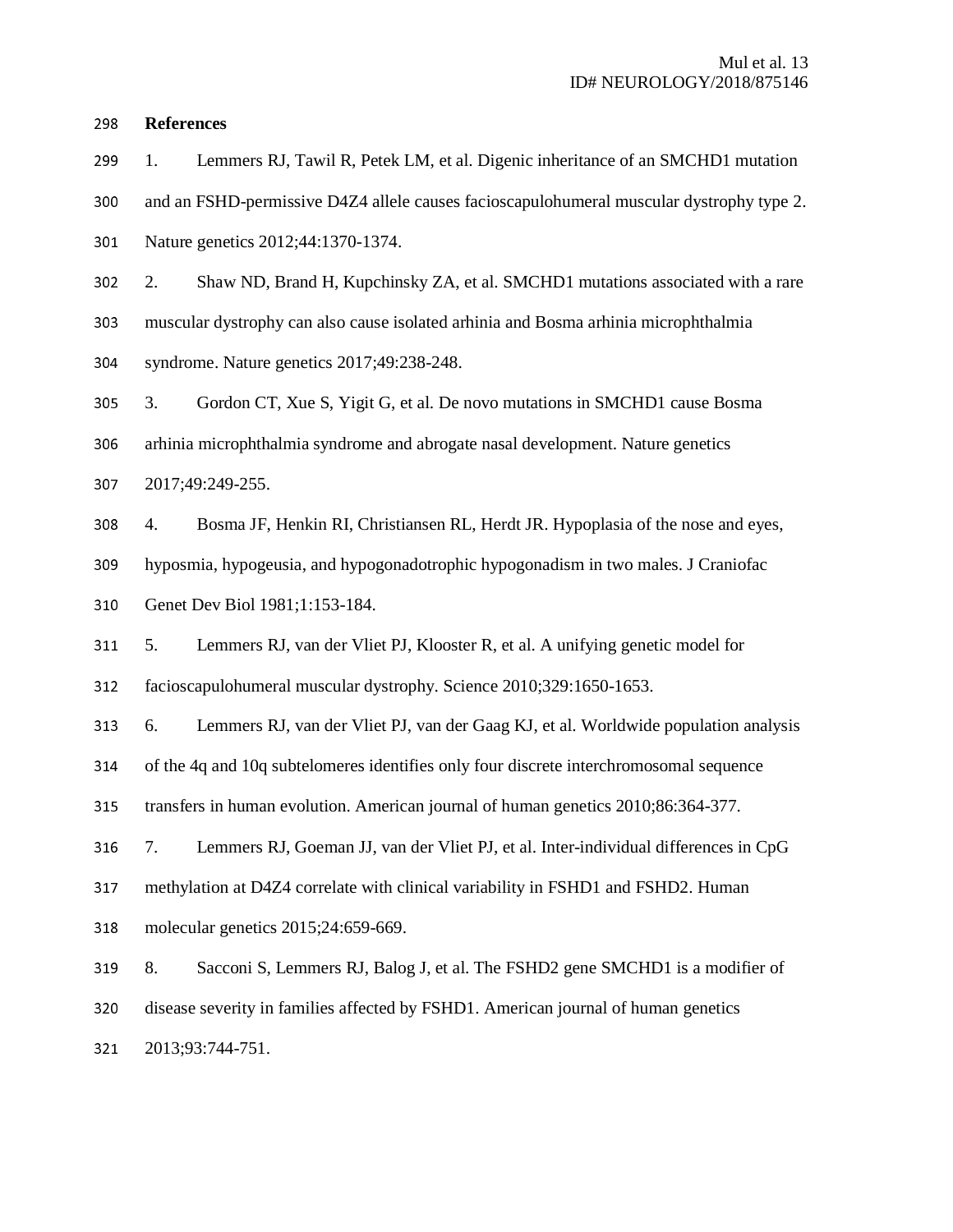- <sup>322</sup>9. Lemmers RJ, Wohlgemuth M, van der Gaag KJ, et al. Specific sequence variations
- 323 within the 4q35 region are associated with facioscapulohumeral muscular dystrophy.
- <sup>324</sup>American journal of human genetics 2007;81:884-894.
- 325 10. Scionti I, Fabbri G, Fiorillo C, et al. Facioscapulohumeral muscular dystrophy: new
- 326 insights from compound heterozygotes and implication for prenatal genetic counselling.
- 327 Journal of medical genetics 2012;49:171-178.
- 328 11. Bateman ND, Woolford TJ. Informed consent for septal surgery: the evidence-base. J
- <sup>329</sup>Laryngol Otol 2003;117:186-189.
- 330 12. Briner HR, Simmen D, Jones N. Impaired sense of smell in patients with nasal
- 331 surgery. Clin Otolaryngol Allied Sci 2003;28:417-419.
- 
- 333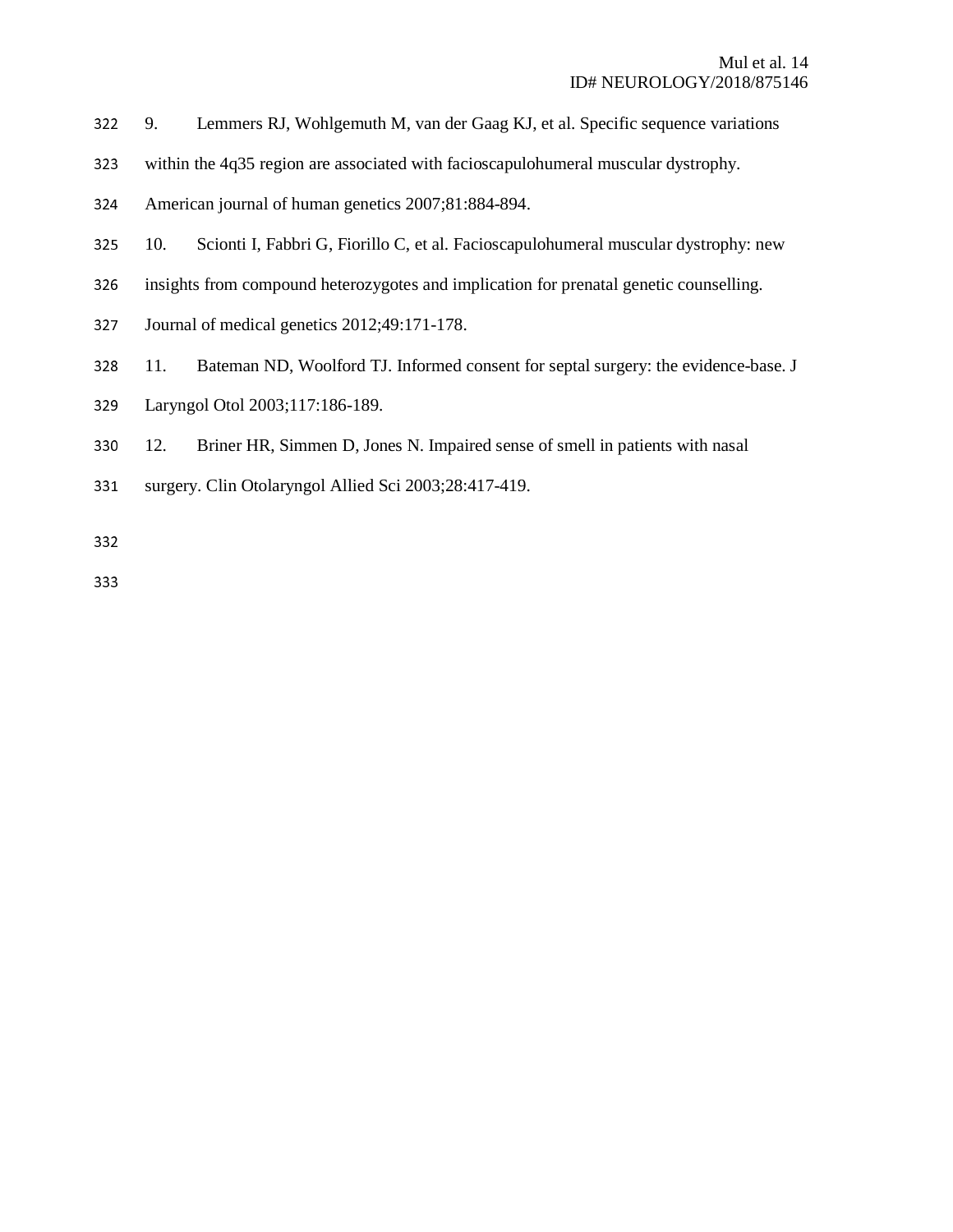# <sup>334</sup>**Tables**

| ID      |                |           |        |           |            |           |                     | <b>SMCHD1</b> variant and D4Z4 |       | At risk        |
|---------|----------------|-----------|--------|-----------|------------|-----------|---------------------|--------------------------------|-------|----------------|
| Fig 1   | <b>Sex</b>     | Age       |        |           | 4q35 locus |           | methylation $(\% )$ |                                |       | for FSHD       |
|         |                |           | $4q_1$ | $4q_1$    | $4q_2$     | $4q_2$    | FseI                | Delta1                         |       |                |
|         |                |           | units  | haplotype | units      | haplotype | methylation         | methylation SMCHD1             |       |                |
| $II-1$  | $\overline{F}$ | $\dagger$ | 20U    | 4B163     | 23U        | 4B163     | 3%                  | $-42%$                         | $+/-$ | N <sub>o</sub> |
| $II-2$  | M              | 80y       | 27U    | 4A161     | 28U        | 4B163     | 58%                 | 12%                            | $+/+$ | N <sub>o</sub> |
| $II-3$  | $\mathbf{F}$   | 75y       | 9U     | 4A161     | 20U        | 4B163     | 4%                  | $-33%$                         | $+/-$ | $FSHD1+2$      |
| $II-4$  | M              | $\dagger$ | 9U     | 4A161     | 20U        | 4B163     | n/a                 | n/a                            | $+/-$ | $FSHD1+2$      |
| $II-5$  | M              | $\dagger$ | 20U    | 4B163     | 23U        | 4B163     | 25%                 | $-16%$                         | $+/+$ | N <sub>o</sub> |
| $III-1$ | $\mathbf F$    | 52y       | 20U    | 4B163     | 28U        | 4B163     | 11%                 | $-34%$                         | $+/-$ | N <sub>o</sub> |
| $III-2$ | $\mathbf M$    | 61y       | 39U    | 4A161     | 45U        | 4B168     | n/a                 | n/a                            | $+/+$ | No             |
| $III-3$ | $\mathbf{F}$   | 51y       | 9U     | 4A161     | 27U        | 4A161     | 6%                  | $-35%$                         | $+/-$ | $FSHD1+2$      |
| $III-4$ | M              | 47y       | 20U    | 4B163     | 28U        | 4B163     | 7%                  | $-39%$                         | $+/-$ | N <sub>o</sub> |
| $IV-1$  | $\mathbf F$    | 21y       | 18U    | 4B163     | 66U        | 4A161     | 22%                 | $-29%$                         | $+/-$ | N <sub>o</sub> |
| $IV-2$  | $\mathbf F$    | 18y       | 9U     | 4A161     | 45U        | 4B168     | 36%                 | $-9%$                          | $+/+$ | FSHD1          |
| $IV-3$  | $\mathbf M$    | 16y       | 9U     | 4A161     | 39U        | 4A161     | 16%                 | $-26%$                         | $+/-$ | $FSHD1+2$      |
| $IV-4$  | M              | 19y       | 28U    | 4B163     | 40U        | 4B168     | 52%                 | 6%                             | $+/+$ | No             |
| $IV-5$  | $\mathbf F$    | 14y       | 20U    | 4B163     | 40U        | 4B168     | 47%                 | 3%                             | $+/+$ | No             |

335 Table 1. Genetic characteristics of FSHD family members.

336

<sup>337</sup>M: male; F: female; n/a: not available; 4q\_1 and 4q\_2 represent the two alleles on

338 chromosome 4q35;  $\dagger$ : deceased; U: units. IDs correspond to those in the pedigree (Figure 1).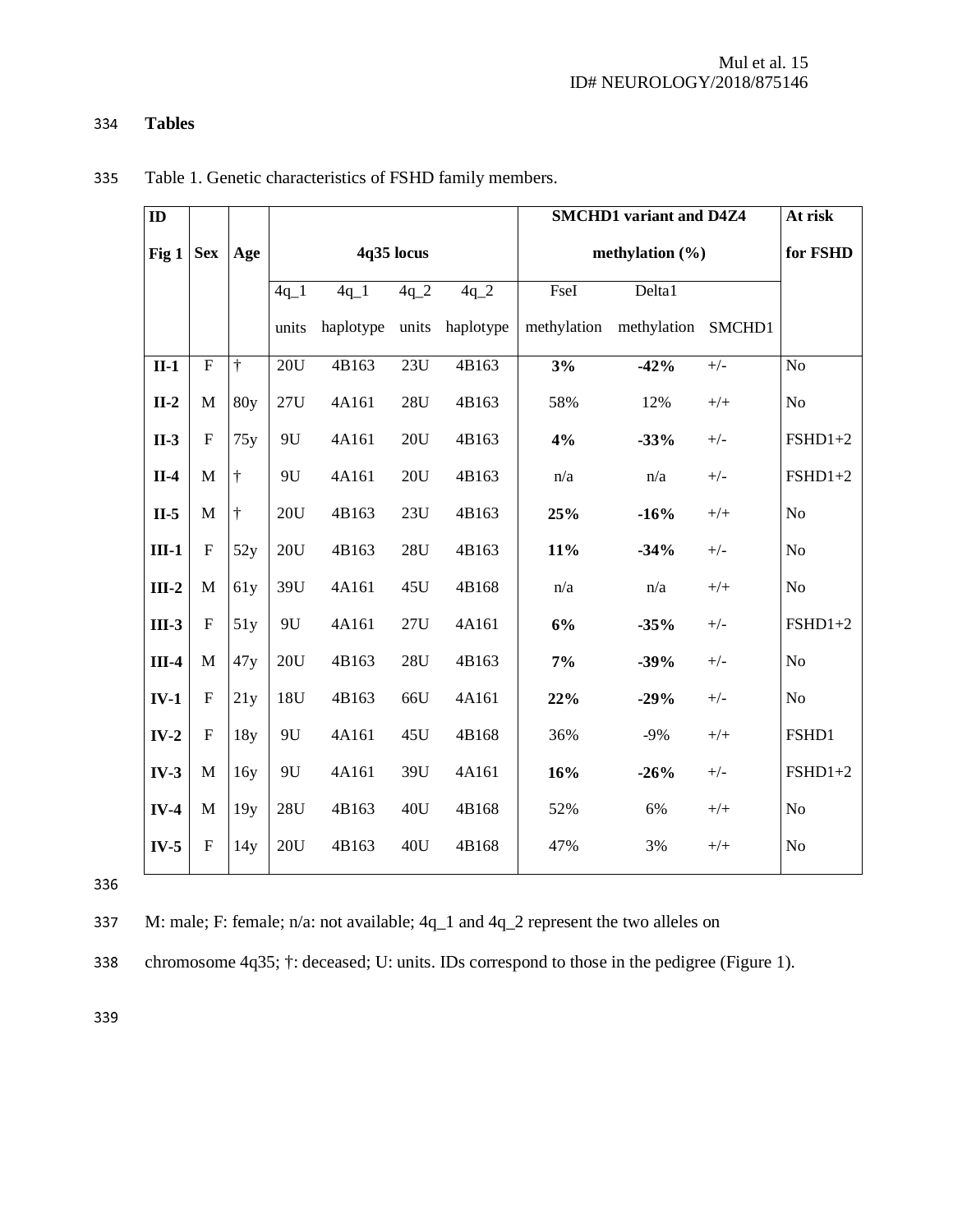# 340 Table 2. Genetic characteristics of FSHD2 patients.

| $\mathbf{ID}$   |                           |             |                           |       |               |                                             |        |                 |                 |                               |                |  |  |
|-----------------|---------------------------|-------------|---------------------------|-------|---------------|---------------------------------------------|--------|-----------------|-----------------|-------------------------------|----------------|--|--|
| Fig 3           | <b>Sex</b>                | 4q35 locus  |                           |       |               | SMCHD1 variant and D4Z4 methylation $(\% )$ |        |                 |                 |                               |                |  |  |
|                 |                           |             |                           |       |               | FseI                                        | delta1 |                 | SMCHD1          |                               |                |  |  |
|                 |                           | $4q_1$      | $4q_{1}$                  |       | $4q_2$ $4q_2$ | methy-                                      | methy- | SMCHD1 cDNA     | variant         | Position relative to known    |                |  |  |
|                 |                           | units       | haplotype                 | units | haplotype     | lation                                      | lation | $(NM_015295.2)$ | $(NP_056110.2)$ | <b>BAMS</b> mutation          | exon           |  |  |
| $\overline{2}$  |                           | see Table 1 |                           |       |               | see Table 1                                 |        | c.320T>C        | p.Leu107Pro     | identical to p.Leu107Pro      | 3              |  |  |
| 7               | $\mathbf{M}$              | 13          | $\mathbf{A}$              | 33    | $\, {\bf B}$  | 12                                          | $-28$  | c.580C>T        | p.Leu194Phe     | 23 aa distal to p.Phe171Val   | 5              |  |  |
| 8               | $\mathbf{M}$              | 11          | $\mathbf{A}$              | 39    | $\, {\bf B}$  | 5                                           | $-33$  | c.610A > G      | p.Lys204Glu     | 33 aa distal to p.Phe171Val   | 5              |  |  |
| 10a             | $\mathbf{M}$              |             | no genotype data (no DNA) |       |               | 3                                           | n/a    | c.729_731delCTT | p.Phe244del     | 2 aa distal to p.Ala242Gly    | 6              |  |  |
| 10 <sub>b</sub> | ${\bf F}$                 |             | no genotype data (no DNA) |       |               | <b>NA</b>                                   | n/a    | c.729_731delCTT | p.Phe244del     | 2 aa distal to p.Ala242Gly    | 6              |  |  |
| 10c             | M                         |             | no genotype data (no DNA) |       |               | NA                                          | n/a    | c.729_731delCTT | p.Phe244del     | 2 aa distal to p.Ala242Gly    | 6              |  |  |
| 12              | $\mathbf{F}$              | 13          | $\mathbf{A}$              | n/a   | n/a           | 5                                           | n/a    | c.848A>G        | p.Tyr283Cys     | 41 aa distal to p.Ala242Gly   | $\overline{7}$ |  |  |
| 14              | $\mathbf{M}$              | 17          | $\mathbf{A}$              | 47    | $\mathbf{A}$  | 9                                           | $-41$  | c.1058A>G       | p.Tyr353Cys     | 5 aa distal to p.His348Arg    | 9              |  |  |
| 15              | $\boldsymbol{\mathrm{F}}$ | 14          | $\mathbf{A}$              | 15    | $\mathbf{A}$  | 1                                           | $-37$  | c.1273G $>$ A   | p.Gly425Arg     | 5 aa distal to p.Asp420Val    | 10             |  |  |
| 18              | M                         | 11          | $\mathbf{A}$              | 35    | $\, {\bf B}$  | 7                                           | $-29$  | c.1474T>C       | p.Cys492Arg     | 19 aa distal to p.Glu473Gln   | 12             |  |  |
| 19              | $\boldsymbol{\mathrm{F}}$ | 17          | $\mathbf{A}$              | 18    | $\mathbf{A}$  | 11                                          | $-31$  | c.1556T>C       | p.Phe519Ser     | 1 aa distal to p. Lys 518 Glu | 12             |  |  |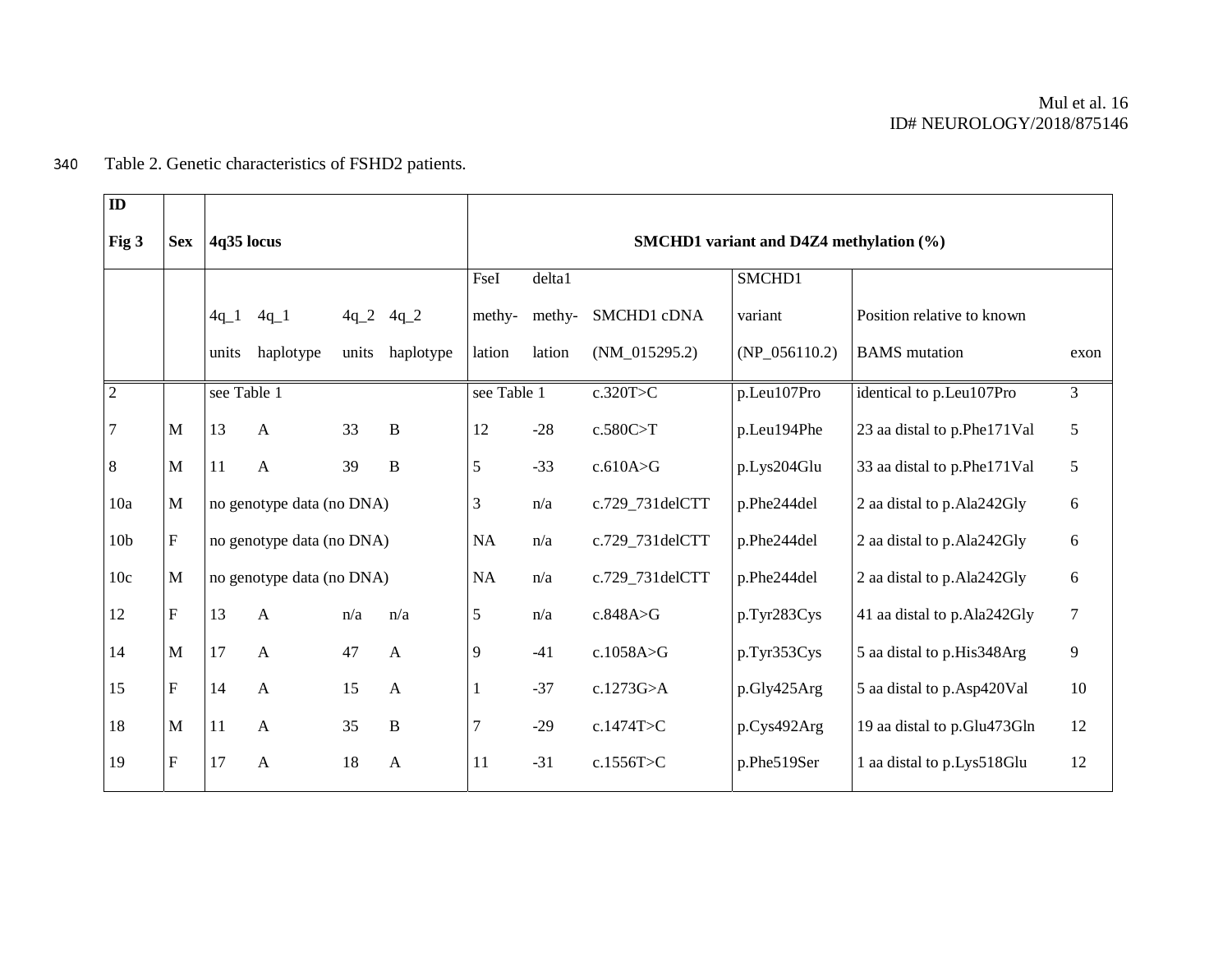## Mul et al. 17 ID# NEUROLOGY/2018/875146

- 341 M: male; F: female; n/a: not available; nl: normal; 4q\_1 and 4q\_2 represent the two alleles on chromosome 4q35. IDs correspond to the mutation
- 342 number in Figure 3.
- 343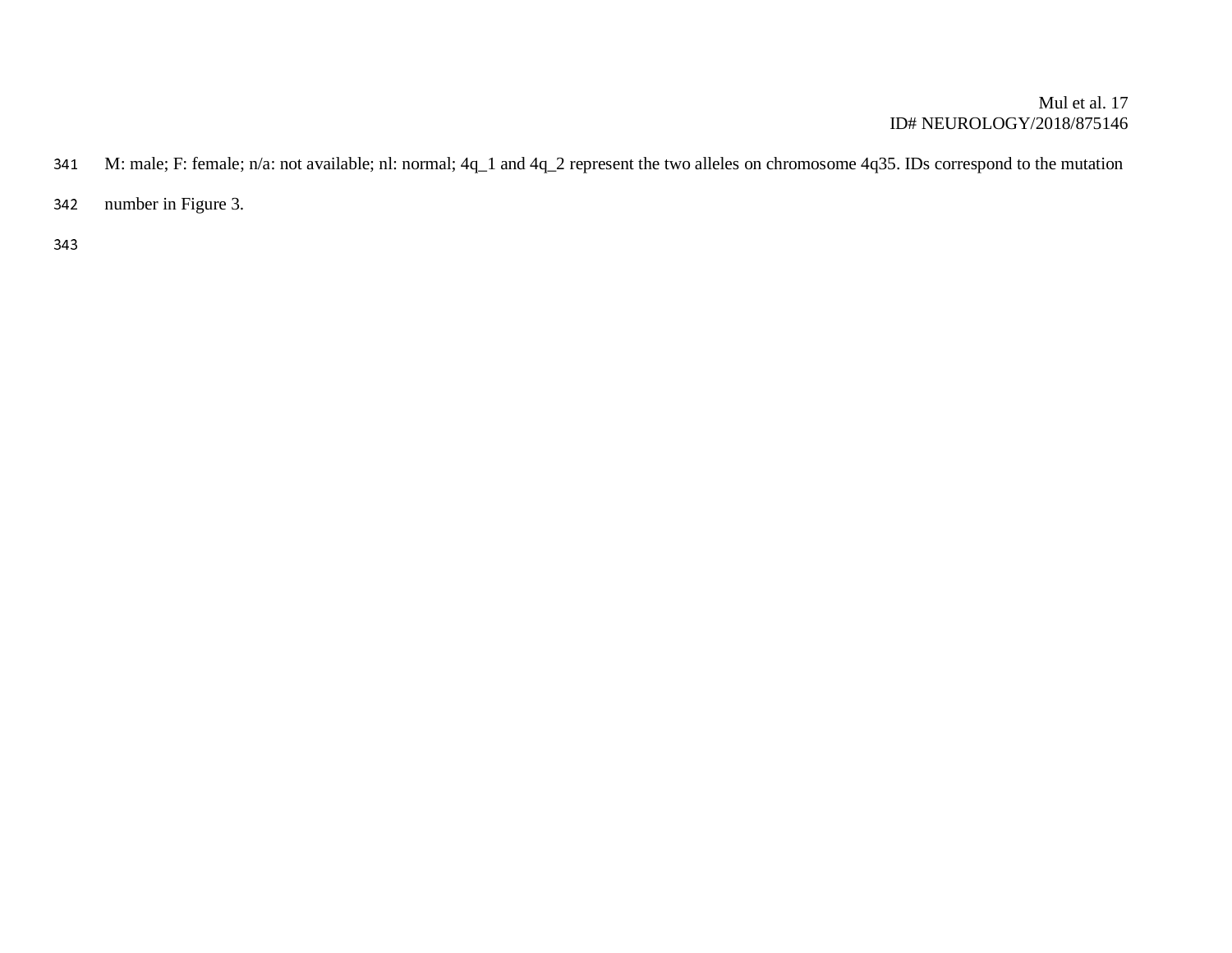| ${\bf ID}$ |              | $\left  \text{Age (y)} \right $ |         | SMCHD1 Signs of FSHD | Interview and assessment of dysmorphic features            | <b>Pubertal</b> | Sniffin'    | Other               |
|------------|--------------|---------------------------------|---------|----------------------|------------------------------------------------------------|-----------------|-------------|---------------------|
| Fig 1      |              |                                 | variant |                      |                                                            | development     | sticks test |                     |
| $II-1$     | ${\bf F}$    | $\dagger$                       | $+/-$   | $n/a$ (not at risk)  | n/a                                                        | n/a             | n/a         |                     |
| $II-2$     | M            | 80                              | $+/+$   | $n/a$ (not at risk)  | n/a                                                        | nl; fertile     | n/a         |                     |
| $II-3$     | ${\bf F}$    | 75                              | $+/-$   | severe FSHD,         | narrow nares; high nasal bride; hypoplastic alae nasi;     | nl; fertile     | anosmia     | anosmia after nasal |
|            |              |                                 |         | wheelchair           | bilateral cataracts at age 73y; dystopia canthorum;        |                 |             | septum surgery      |
|            |              |                                 |         | bound                | elongated philtrum                                         |                 |             |                     |
| $II-4$     | M            | $\dagger$                       | $+/-$   | severe FSHD,         | n/a                                                        | n/a             | n/a         |                     |
|            |              |                                 |         | wheelchair           |                                                            |                 |             |                     |
|            |              |                                 |         | bound                |                                                            |                 |             |                     |
| $II-5$     | $\mathbf{M}$ | $\ddagger$                      | $+/+$   | $n/a$ (not at risk)  | narrow nares; hypoplastic alae nasi                        | nl              | n/a         | assessment using    |
|            |              |                                 |         |                      |                                                            |                 |             | photographs         |
| $III-1$    | $\mathbf F$  | 52                              | $+/-$   | nl (not at risk)     | hypoplastic alae nasi; unilateral epicanthal fold; glasses | nl; fertile     | n/a         | assessment using    |
|            |              |                                 |         |                      | $(-0.25$ and $-4.25)$                                      |                 |             | Skype               |
| $III-3$    | $\mathbf F$  | 51                              | $+/-$   | severe FSHD,         | narrow nares and nose; high nasal bridge; hypoplastic      | nl; fertile     | hyposmia    |                     |
|            |              |                                 |         | able to walk a       | and asymmetrical alae nasi; micrognatia                    |                 |             |                     |

344 Table 3. Clinical findings in FSHD family with a pathogenic *SMCHD1* variant.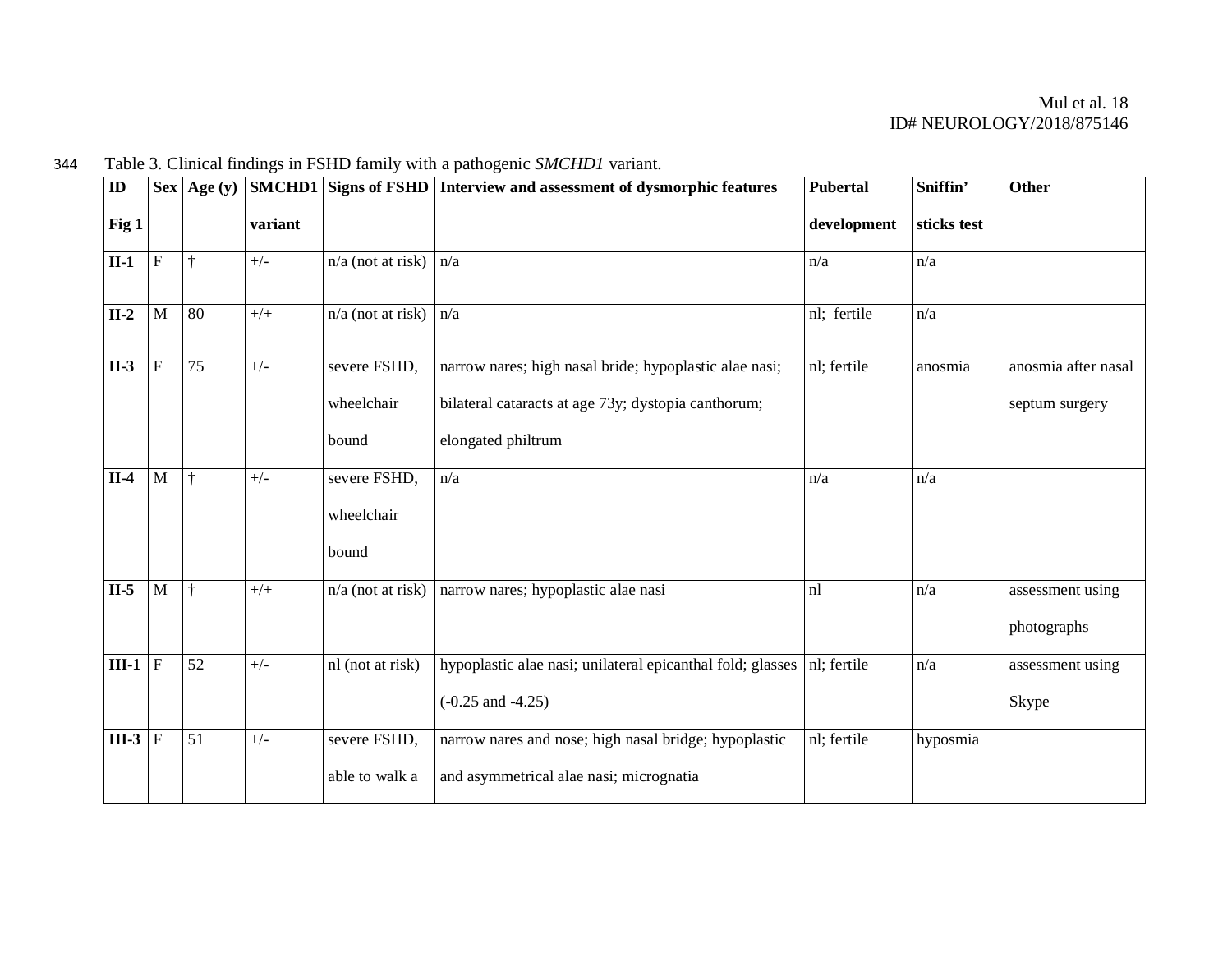## Mul et al. 19 ID# NEUROLOGY/2018/875146

|           |             |    |       | few steps with          |                                                                                                                  |             |           |                             |
|-----------|-------------|----|-------|-------------------------|------------------------------------------------------------------------------------------------------------------|-------------|-----------|-----------------------------|
|           |             |    |       | support                 |                                                                                                                  |             |           |                             |
| $III-4$ M |             | 47 | $+/-$ | nl (not at risk)        | high nasal bridge; asymmetrical alae nasi; long                                                                  | nl; fertile | normosmia |                             |
|           |             |    |       |                         | philtrum                                                                                                         |             |           |                             |
| $IV-1$    | $\mathbf F$ | 21 | $+/-$ | nl (not at risk)        | asymmetrical alae nasi                                                                                           | nl          | normosmia |                             |
| $IV-2$    | $\mathbf F$ | 18 | $+/+$ | mild facial<br>weakness | tendency to hypertelorism; short philtrum                                                                        | nl          | normosmia |                             |
| $IV-3$ M  |             | 16 | $+/-$ | facial weakness         | coarse facial features; thick and asymmetrical alae nasi; nl<br>strabism; tendency to hypertelorism; retrognatia |             | normosmia | mild learning<br>disability |
| $IV-4$ M  |             | 19 | $+/+$ | nl (not at risk)        | none                                                                                                             | nl          | normosmia |                             |
| $IV-5$    | ${\bf F}$   | 14 | $+/+$ | nl (not at risk)        | midline raphe                                                                                                    | nl          | normosmia |                             |

 $\overline{F: \text{female; M: male; } \cdot \text{;} \text{deceased; } y: \text{years; } n/a: \text{not available; nl: normal. IDs correspond to those in the pedigree (Figure 1).}$ 

346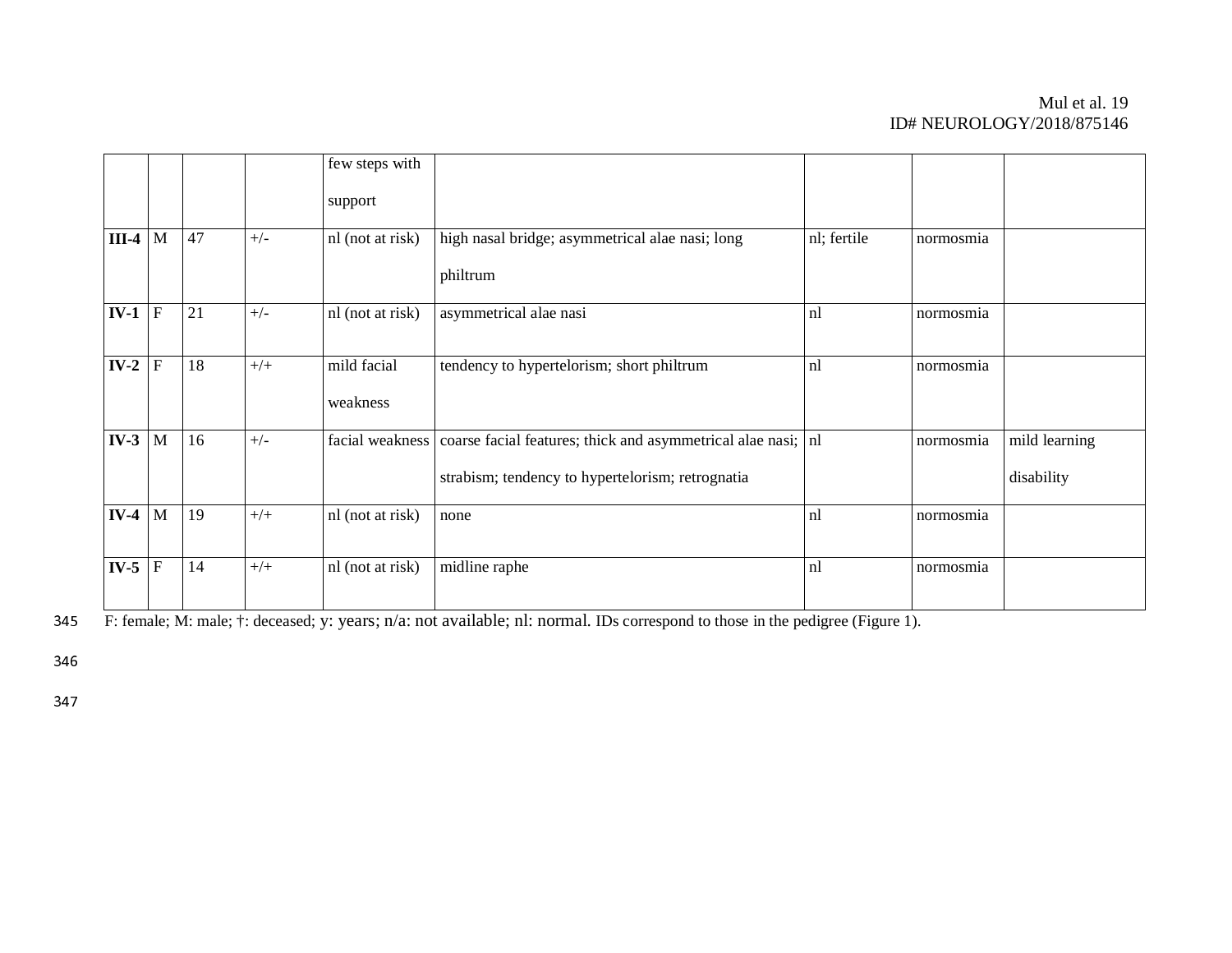## Mul et al. 20 ID# NEUROLOGY/2018/875146

| $\mathbf{ID}$   | <b>Sex</b><br><b>BAMS-associated phenotypes</b><br>Fig 3 |           |       |                                      |                         |                  |                              |                                    | Photographs                                  |                         |              |                         |                  |
|-----------------|----------------------------------------------------------|-----------|-------|--------------------------------------|-------------------------|------------------|------------------------------|------------------------------------|----------------------------------------------|-------------------------|--------------|-------------------------|------------------|
|                 |                                                          |           | Smell | Nasal<br>abnormalities               | <b>Nasal</b><br>surgery | Open<br>nostrils | Vision                       | Eye<br>anatomical<br>abnormalities | Tear<br>production                           | Pubertal<br>development | Fertility    | Cleft<br>lip/<br>palate |                  |
| $\overline{7}$  |                                                          | M         | nl    | no                                   | no                      | yes              | nl                           | no                                 | nl                                           | nl                      | nl           | no                      | n/a              |
| 8               |                                                          | M         | nl    | no                                   | adenoid<br>removal      | yes              | glasses                      | no                                 | nl                                           | nl                      | nl           | no                      | n/a              |
| 10a             |                                                          | M         | nl    | no                                   | no                      | yes              | Astigmatism,<br>hypermetropy | no                                 | nl                                           | nl                      | nl           | no                      | n/a              |
| 10 <sub>b</sub> |                                                          | ${\bf F}$ | nl    | no                                   | no                      | yes              | nl                           | no                                 | nl                                           | nl                      | nl           | no                      | n/a              |
| 10c             |                                                          | M         | nl    | no                                   | no                      | yes              | nl                           | no                                 | nl                                           | nl                      | nl           | no                      | n/a              |
| 12              |                                                          | ${\bf F}$ | nl    | no                                   | no                      | yes              | nl                           | no                                 | nl                                           | n/a                     | n/a          | no                      | n/a              |
| 14              |                                                          | M         | nl    | Difficulty<br>clearing<br>secretions | no                      | yes              | glasses                      | $\mathbf{no}$                      | Decreased<br>(Schirmer's<br>test score<br>4) | Decreased<br>body hair  | Infertile no |                         | no abnormalities |
| 15              |                                                          | ${\bf F}$ | nl    | no                                   | no                      | yes              | nl                           | no                                 | nl                                           | nl                      | nl           | no                      | n/a              |
| 18              |                                                          | M         | nl    | no                                   | no                      | yes              | nl                           | no                                 | nl                                           | nl                      | nl           | no                      | n/a              |
| 19              |                                                          | ${\bf F}$ | nl    | no                                   | no                      | yes              | glasses                      | no                                 | nl                                           | nl                      | nl           | no                      | no abnormalities |

348 Table 4. Clinical findings in sporadic FSHD2 patients as determined by interview and photographs

 $\overline{\text{n/a: not available}}$ ; nl: normal. IDs correspond to the mutation number in Figure 3.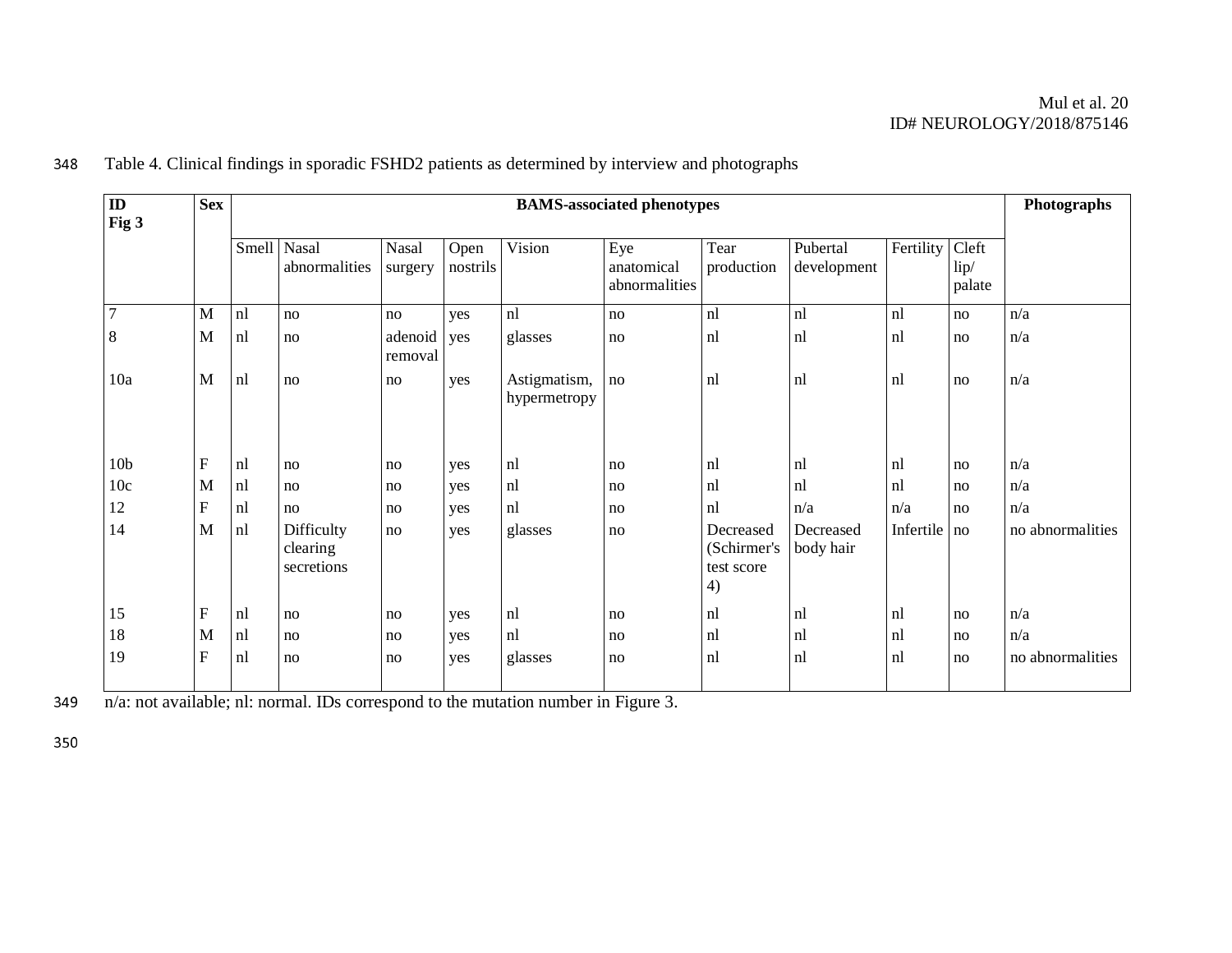#### <sup>351</sup>**Figures legends**

<sup>352</sup>*Figure 1.* Pedigree for FSHD2 multiplex family with pathogenic variant (p.L107P) in

<sup>353</sup>*SMCHD1*. Shaded symbols represent family members meeting clinical criteria for FSHD2.

354 Genetic information is listed below each family member: top box is mutation status

<sup>355</sup>(*SMCHD1* variant present or WT- wild type), lower boxes indicate the 4q35 haplotype (A or

356 B) and D4Z4 repeat length (units) for each allele.

| 358 | Figure 2. Sequence track of the SMCHD1 pathogenic variant in the FSHD2 family and in a       |
|-----|----------------------------------------------------------------------------------------------|
| 359 | control sample. The position of the variant in exon 3 is indicated above the sequence traces |
| 360 | and is highlighted in yellow. The genomic position is based on reference genome hg19 and     |
| 361 | the transcript and protein position on accession number NM015295 and NP056110,               |
| 362 | respectively.                                                                                |
|     |                                                                                              |

363

<sup>364</sup>*Figure 3.* Schematic of pathogenic missense variants in the N-terminal region of *SMCHD1*

365 associated with FSHD2 and/or arhinia/BAMS. Pathogenic variants in the FSHD2 cohort in

366 the current study are in bold (see also table 2), and the pathogenic variants that have been

367 implicated in both FSHD2 and BAMS are underlined.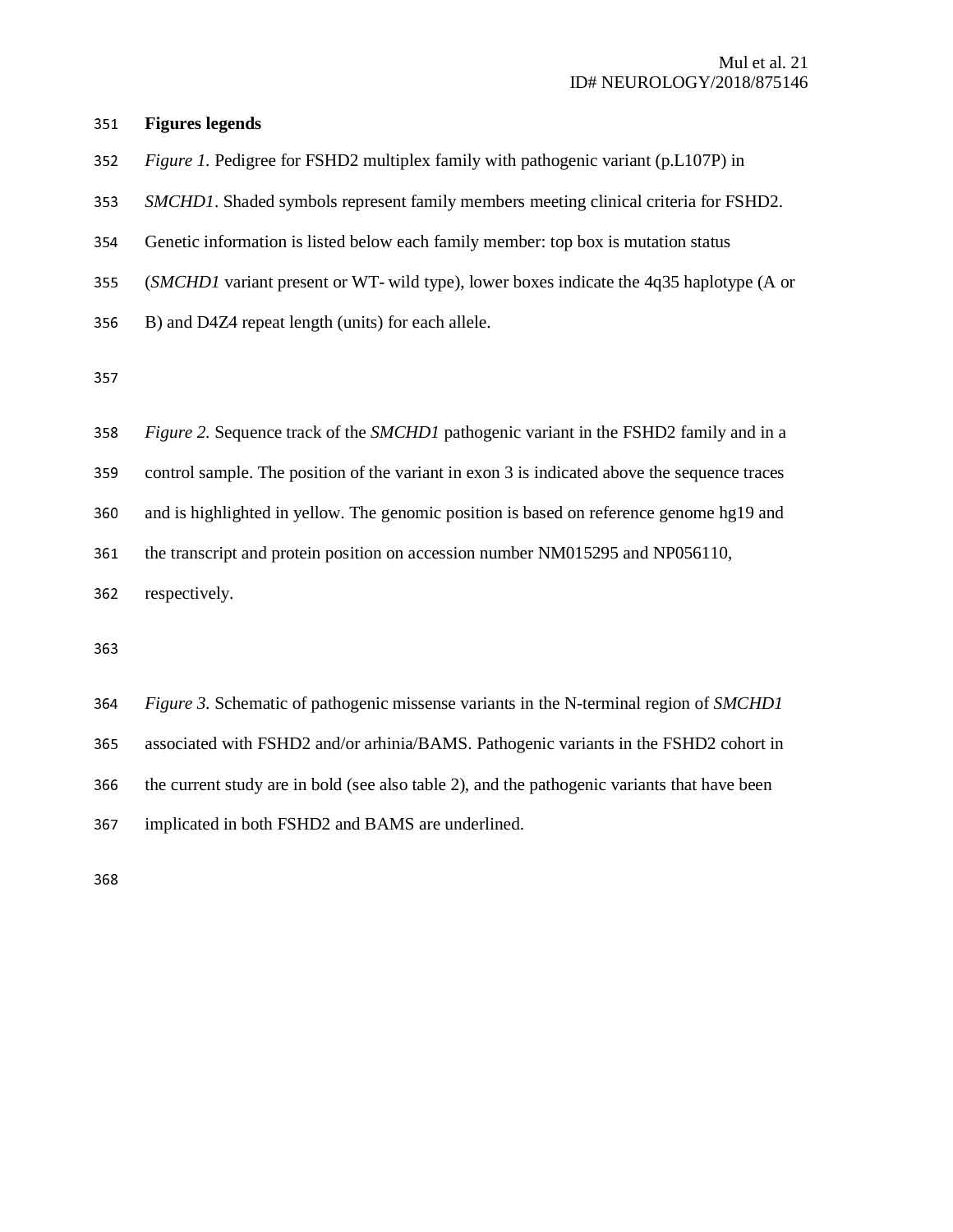

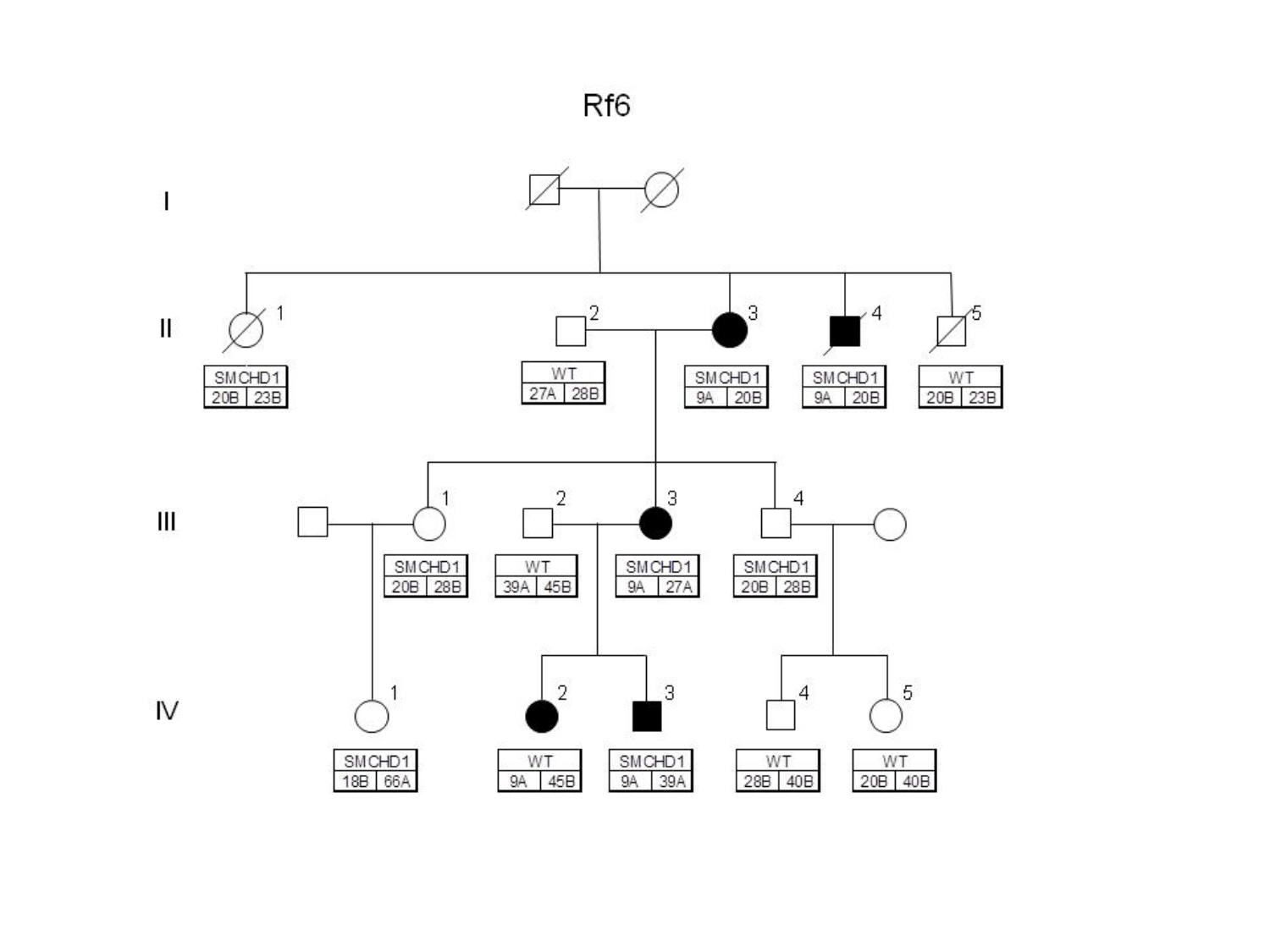# Rf6 (exon 3), chr18:g.2666926T>C, c.320T>C, p.Leu107Pro